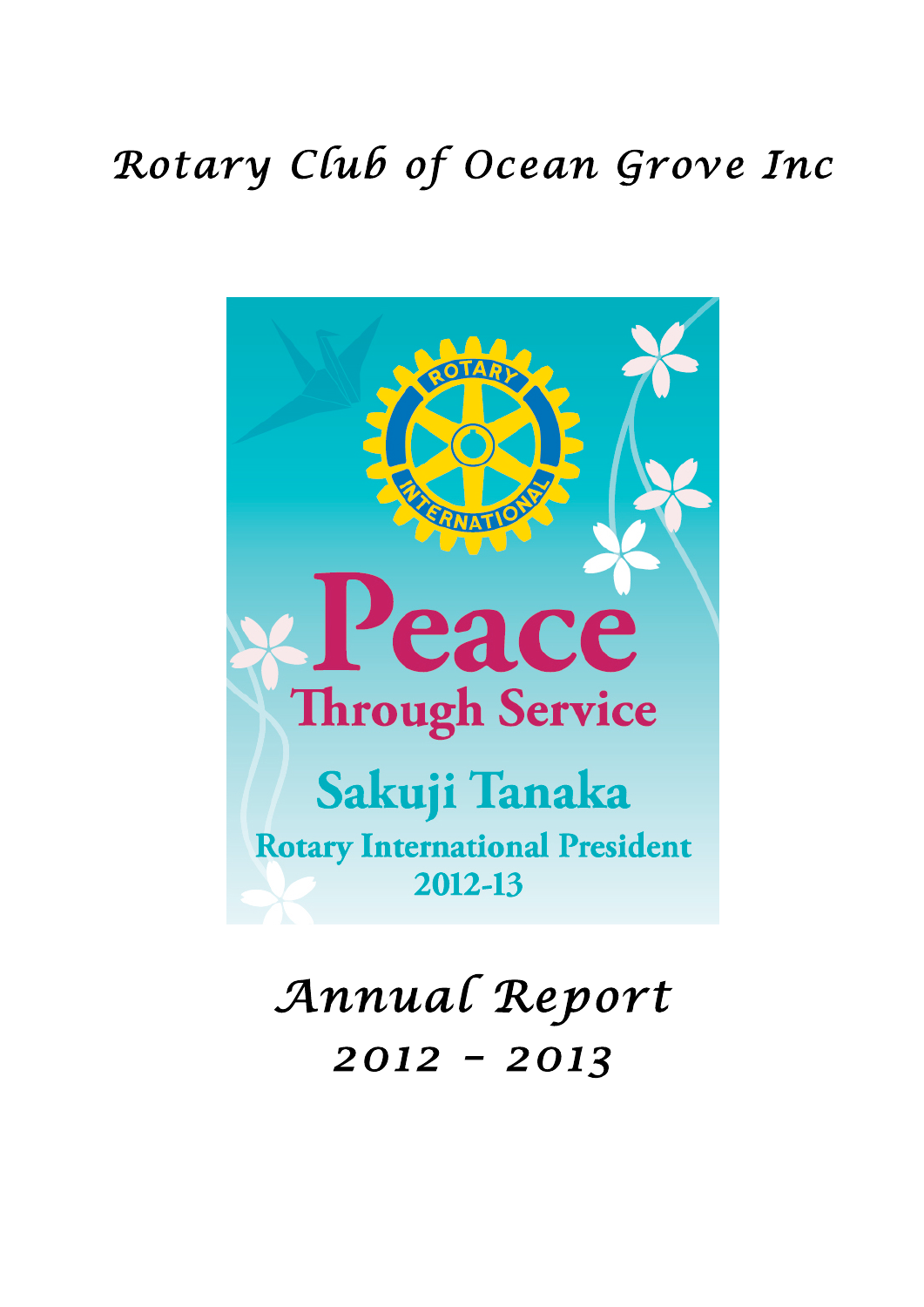# **Rotary Club of Ocean Grove Inc 2012 -2013**

# **Officer Bearers and Directors**

District Governor Helen Trigg (Ocean Grove) Assistant District Governor Group 9 Jane Cox (Geelong Central)

President of Rotary International Kalyan Banerjee Vapi (Gujarat, India)

# **Board of Directors**

President Richard Clay Immediate Past President Margaret Campbell President Elect Gordon King Vice President Geoff Chandler Secretary / Club Administration Victor Harnath Treasurer Fred Andrews Publicity **John Flett** Rotary Foundation Trevor McArdle Membership John Patton Service Projects Phil Edwards

#### **Special Purpose Committees and Other Roles:**

Community Service Geoff Eglin/Peter Cullen International Service Geoff Brentnall Vocational Service Geoff Chandler New Generation (Youth Service) Ann Hodgkinson Bulletin Editor Alison George Sergeant –at –Arms John Paton Market James Ricchini/John Paton Attendance Victor Harnath Family of Rotary Norm Elliott/Judy Greer Property Rod Birrell Risk Management David Tyrrell Public Officer Tony Haines Fund Raising John Eyles Club Historian Bob Osbourne Public Access Defibrillator Project Wal Kelly Programme Noel Emselle Health Programmes Peter Hawthorne Social Marion Walton Merchandise Alison George/Martin Geerings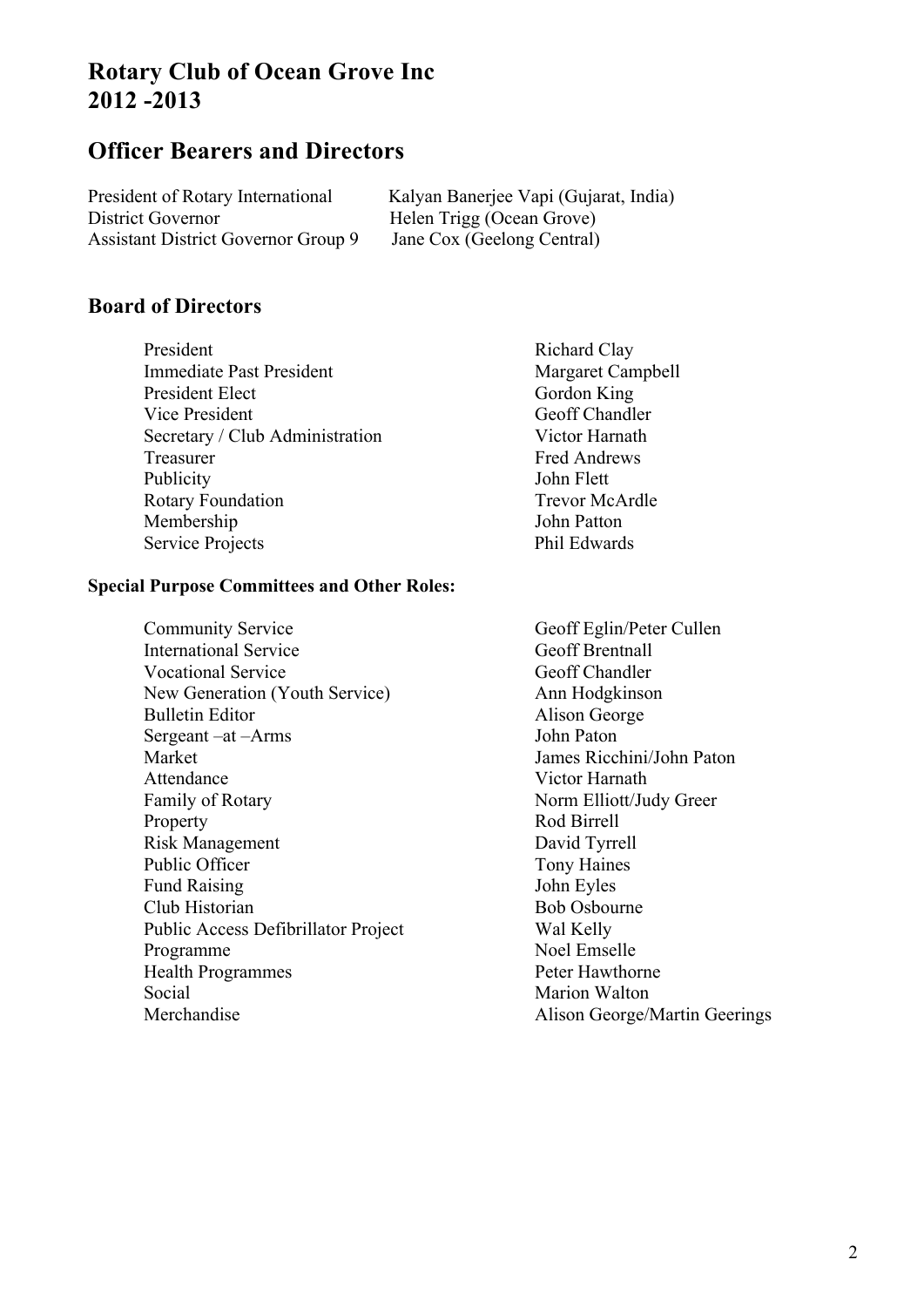# **Past Service & Service Recognition**

| <b>Past Presidents</b> |                         | <b>Past Secretaries</b> |
|------------------------|-------------------------|-------------------------|
| 1983-84                | Wal Kelly               | Alan Kilpatrick         |
| 1984-85                | <b>Frank Mountford</b>  | Alan Kilpatrick         |
| 1985-86                | Henry Hudson            | Denis Joseph            |
| 1986-87                | John Calnin             | Denis Joseph            |
| 1987-88                | Jim MacDonald           | Maurice Barwick         |
| 1988-89                | Hans Franken            | Maurice Barwick         |
| 1989-90                | Trevor McArdle          | Jim MacDonald           |
| 1990-91                | Maurice Barwick         | <b>Geoff Brentnall</b>  |
| 1991-92                | Peter Robinson          | <b>Bob Osbourne</b>     |
| 1992-93                | Geoff Morphett          | <b>Bob Osbourne</b>     |
| 1993-94                | Eric Bare               | Ken Thibou/Bob Osbourne |
| 1994-95                | <b>Geoff Chandler</b>   | John Dodgshun           |
| 1995-96                | Gerry Spencer           | John Dodgshun           |
| 1996-97                | Barry Reid              | John Dodgshun           |
| 1997-98                | Coral Barker            | Mark Donehue            |
| 1998-99                | Martin Geerings         | Mark Donehue            |
| 1999-00                | Peter Cullen            | Mark Donehue            |
| 2000-01                | Hans Franken            | Geoff Morphett          |
| 2001-02                | John Powell             | <b>Tony Haines</b>      |
| 2002-03                | Colin Brown             | <b>Tony Haines</b>      |
| 2003-04                | Geoff Brentnall         | <b>Tony Haines</b>      |
| 2004-05                | Tim Kemp                | Dennis Saliba           |
| 2005-06                | Helen Trigg             | David Cornwell          |
| 2006-07                | <b>Richard Grimmett</b> | Rod Greer               |
| 2007-08                | Alison George           | Rod Greer               |
| 2008-09                | John Calnin             | Victor Harnath          |
| 2009-10                | Rod Greer               | Victor Harnath          |
| 2010-11                | Noel Emselle            | Victor Harnath          |
| 2011-12                | Margaret Campbell       | Victor Harnath          |
| 2012-13                | Richard Clay            | Victor Harnath          |
|                        |                         |                         |

# **Service Recognition:**<br>Four Avenues of Service Citation

**Rotary Foundation Meritorious Service Citation** PDG Henry Hudson

# **Paul Harris Fellows:**

Graham Bath – Sapp. Pin Rodney Birrell Geoff Brentnall Colin Brown Geoff Chandler

John Dodgshun Jan Fox Hans Franken Judy Greer

Tony Haines Victor Harnath Peter Hawthorne Henry Hudson – Sapp. Pin Wal Kelly – Sapp. Pin Geoff Morphett Frank Mountford Bob Osbourne Bill Penna Peter Robinson Roy Rose Gerry Spencer Bill Steains Ron Todd Helen Trigg Richard Trigg David Tyrrell Dennis Wooten John Wynn

Moyia Armstrong Eric Bare Coral Barker John Calnin – Sapp. Pin David Cooke

> Norm Elliott John Fox – Sapp. Pin Martin Geerings Rod Greer

Isabella Hudson Gordon King – Sapp. Pin PDG Henry Hudson, PP John Fox

Margaret Campbell Marian Coppins

Charles Dawborn Noel Emselle Geoff Ford Alison George Richard Grimmett Tim Kemp Trevor McArdle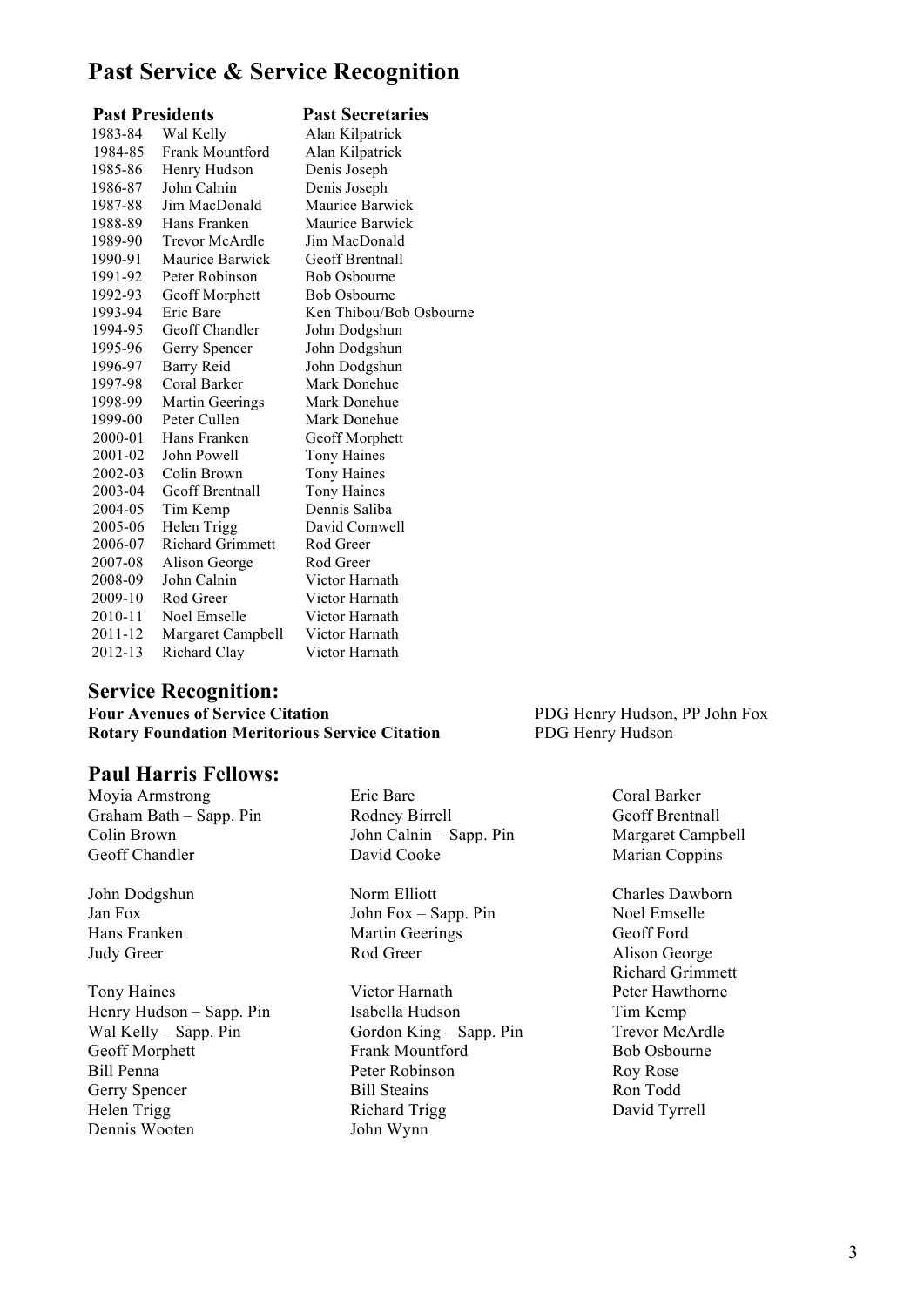# **President's Annual Report**

As this busy rotary year comes to an end, we can reflect on what has been a most enjoyable and successful one in Rotary International's theme of ' Peace Through Service'.

The 2012-13 list of activities is obviously headed by the district conference [a most outstanding success] but also boasts a vast range of activities and projects both in the local community and beyond.

I wish to thank the chairs, and the relevant committees, for their committed work in achieving some very sound results.

### **Conference**

Our hugely successful 2012-13 Rotary District Conference was due in the main to the work of the conference committee, headed up by John Calnin & DG Helen Trigg. The committee's thorough research and preparation, and professional approach to detail ensured the weekend event would be a winner.

The venue was an absolute 'gem' ticking all the boxes, the catering was to a very high standard, and all of our guest speakers received rave revues from everyone present. And to our members, I thank you all for your participation in setting up and pulling down, and your

assistance in the final clean up on the Sunday after noon, it certainly was a great team effort.

#### **Meetings**

The Ocean Grove Bowling Club continues to offer us a very comfortable and workable venue for our weekly meetings, as well as a varied menu of fine, quality food, plus a nearby bar to keep us refreshed. Thanks go to John Paton our sergeant for his fines sessions, his jokes, and for keeping his troops in order, Rod Greer, Rod Birrell and Gordon King ably assisted John throughout the year.

### **Program**

Noel Emselle ensured we had a continuous list of speakers for our entertainment, education and enjoyment. Many enjoyable evenings resulted from the quality speakers who gave their time to entertain and amuse us.

Some of those highlights were: On roads without lines-----------------------Graeme Robin Organ transplant experience----------------Aaron Habgood Sariri Village Project------------------------Andrew Thornton Living with the shame-----------------------Marion Pederson Going north by light plane------------------Bill Steains and John Calnin G.S.E team from New York State, USA Well-done Noel, on a great annual program

### **Foundation**

The foundation year began with an address from PDG Chris Sims, who spoke of the need for Rotarians to make regular donations to the foundation, to enable it to achieve its aims of doing some good in the world.

Cont.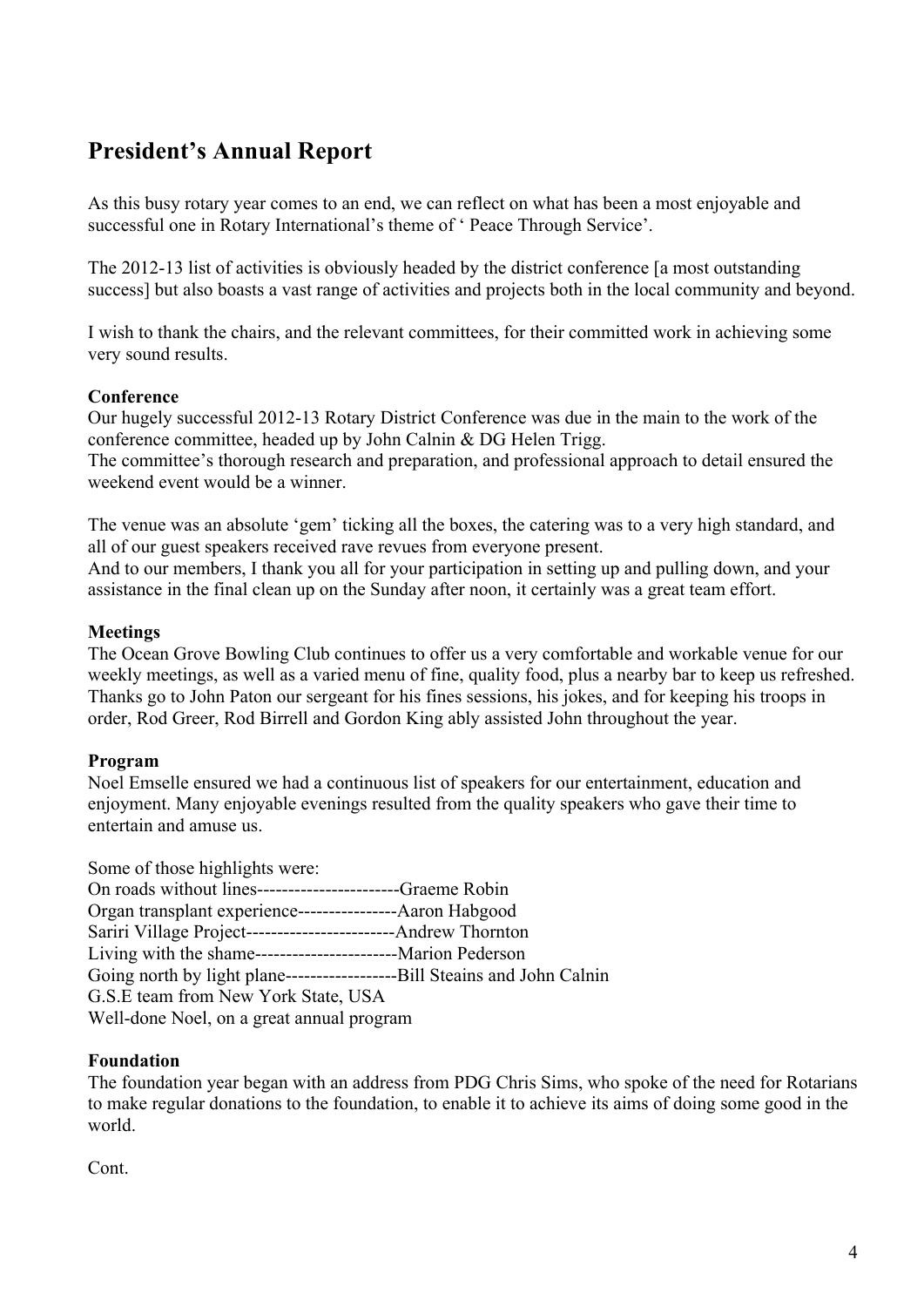Cont.

In April this year we were accepted as the hosts of the visiting GSE team from New York State, USA, several members acted as billets, and the visitors were treated to a trip along the great ocean road to Lorne, a meal at McGlashan's winery, a beach walk and coffee at Barwon Heads, a BBQ at the Kings, and a grand send off in a limo to the airport.

Good job Trevor and the billets for opening their homes, and giving of your time to make sure our visitors had a memorable stay with us in oz.

Donations to Interplast, Shelter Box, women's fistula program, plus postage on sporting and clothing items to the 'Ngambalanga' school in the NT, capped off an active and productive year in foundation. As usual, very capably handled Trevor.

# **Youth**

Ann Hodgkinson seems to enjoy being 'flat out busy' in her role as chair of the Youth Committee. The committee's aim this year was to involve local Bellarine students in rotary programs as part of their self-development process at this very vital stage in their life.

Also they have especially attempted to support disadvantaged students to participate in these programs by providing financial support.

Some of the other Youth Committee's endeavours include:

The Graeme Bath Junior Community Awards The Roy Rose Citizens Award RYPEN camp near Creswick Students Kyla Denham, Jasmin Davis attended the science experience program at the University of Melbourne in Jan. 2013 and spoke to members of that experience. Thank you, Ann and your committee.

# **Vocational Service**

It was pleasing to have the experience and commitment of someone like Geoff Chandler at the helm of this important portfolio, his work on the Gordon Institute Scholarship, the Davidson Awards Dinner and the Pride of Workmanship Awards were all sorted very effectively and without fuss, well done Geoff and to the Vocational Committee.

# **Membership**

From a starting base of 52 we set the bar fairly high by anticipating an increase of 10 new members. After a topsy turvey year, our membership now stands at 54.

John Paton organised two new member nights during the year to create a Rotary awareness of what we are about.

Welcome to our new members and best wishes to those departed.

# **International**

Geoff Brentnall and John Wynn were responsible for several 'transfers' of bikes, bike parts, and schoolbooks to DIK, Geoff continued the good work of the International committee by donating to ROMAC, Interplast, Sariri Village, Shelter Box and RAWCS, thank you Geoff.

# **Community Service**

Many thanks to Peter Cullen for taking over the chair of this committee from Geoff Eglin after his resignation from Rotary, Peter oversaw the erection of a chook fence at Surfside Primary School. John Calnin and Marion Walton for organizing the seniors Xmas dinner and the ANZAC Dawn Service breakfast respectively. Peter Hawthorne continued his great work on Red Cross, and Wal Kelly just kept on keeping on with his Defibrillator education.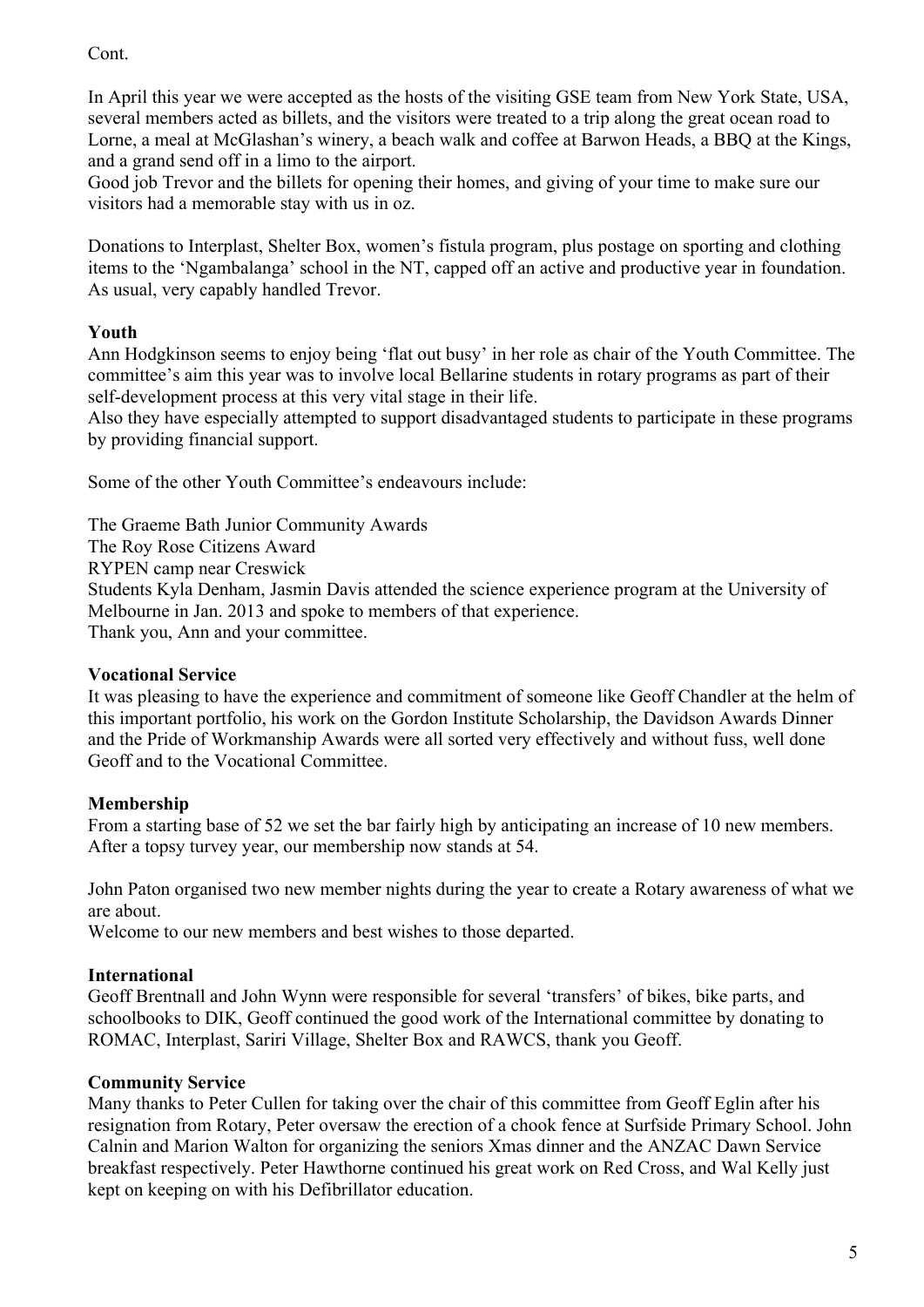### **Mega Swim**

With the introduction of our first swim team, a very successful 'Mega Swim' to aid 'Multiple Sclerosis' was held over the weekend of  $25<sup>th</sup> 26<sup>th</sup>$  August 2012 which raised the fantastic amount of \$22,000.00.

Congratulations to Trevor McArdle, the swim team, and the Rotary helpers who made this event a wonderful Rotary effort.

### **Publicity**

Its all happening in the publicity committee, with the advent of the clubs website, the introduction of our own 'Facebook ' page.

John Flett deserves a big thank you for opening up this big new world of social media to us all.

Many thanks also to Alison George and assistant Rod Greer for preparing the bulletin each week, it has been both informative and humorous, well done.

Thanks to Alan Barber and the 'voice' for their continued support, to marg. Campbell [Art Show] John Paton [markets] and to Richard Grimmett for the production and hosting of the weekly bulletin

## **Fundraising:**

### **Markets**

Kind weather, a steady increase of stallholders and a greater effort to encourage new and homegrown product resulted in a figure of \$23,169.90 of income. John Paton and James Ricchini going great guns with the markets

### **Car raffle**

Although the net amount of \$9,645.00 is still seen as a worthwhile figure for the annual car raffle, two [2] major factors kept this figure under last years effort. One was the foul weather on the 'caravan park night, the other was that the members were not required to take a book.

John Fox and Gary Golding did a very professional job in overseeing this successful Rotary fundraiser.

### **Weekly raffle**

The weekly raffle continues to be an entertaining and financially successful segment of our weekly meetings returning approximately \$6000.00 for the year 2012-13

### **Art Show**

After a change of venue to the Point Lonsdale school the rotary club of ocean groves annual Art Show was once again a success, benefitting three very worthy local charities i.e. Cottage by the Sea, Riding for the Disabled and Surfing for the Disabled.

Many thanks Coral and for your committee, congratulations on bringing to the local art community an Art Show of quality and excellent prize money, which we hope will only grow bigger and better in the future.

### **Administration**

I would like to pass on a huge thank you to Vic Harnath for his Rotary knowledge with which he was able to assist me on numerous occasions. It was great to work with you Vic and I appreciated your guidance immensely. To our treasurer Fred Andrews with his quirky sense of humour and a sharp eye when it comes to numbers. [Must be the Scottish background] Fred carries out his duties admirably, so thank you to the both of you.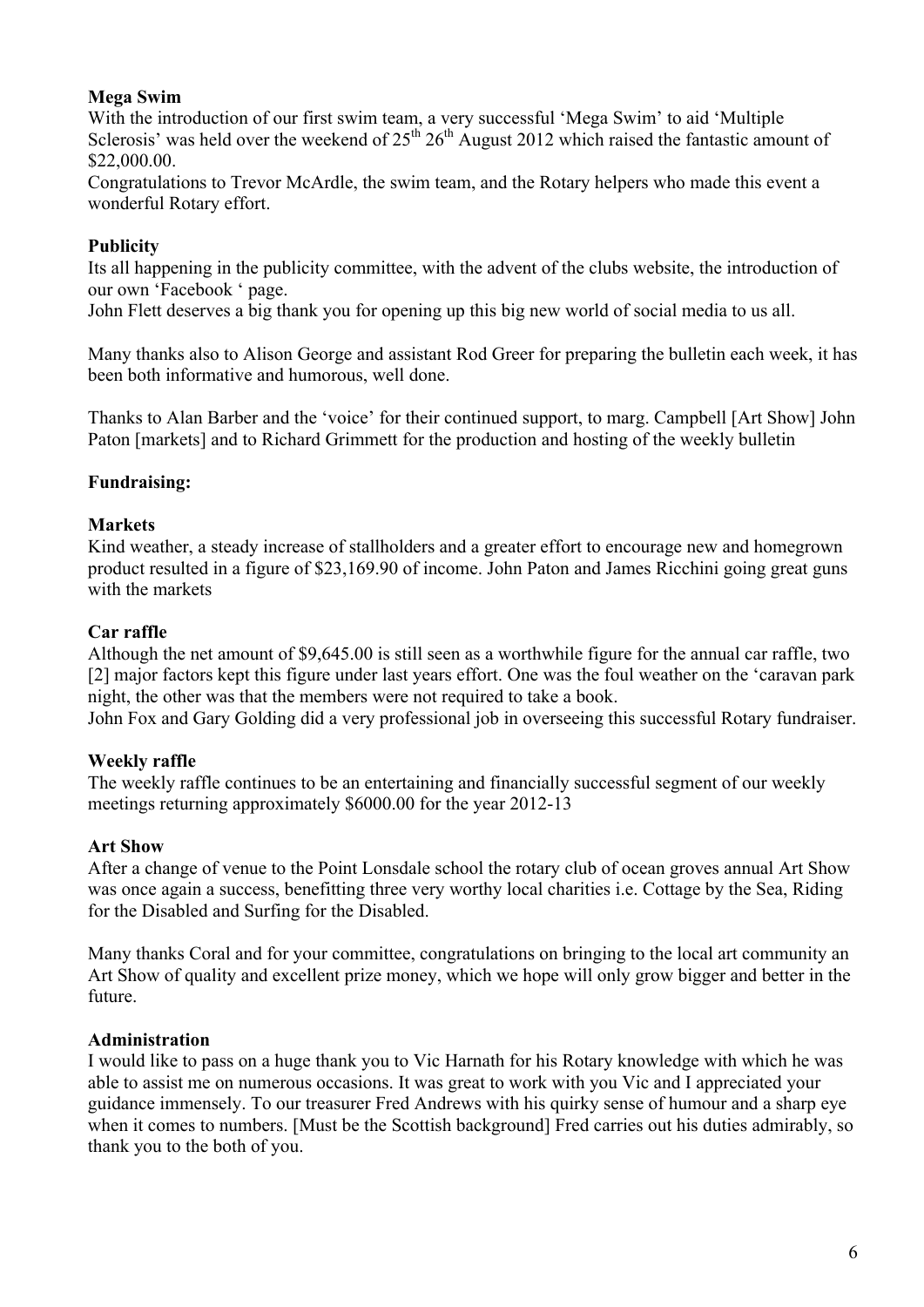## **Social**

Well done to Marion Walton and her committee for arranging several social outings, which resulted much fun and fellowship for those taking part. A few examples of these were, a Sunday afternoon of music in the gardens in Geelong, a bus trip to Colac for the Birregurra Cup, and after at the Birregurra Hotel. [An hilarious day out] ten pin bowling and a meal. Leone Clay organised a ladies trip to Melbourne by train to view the Hollywood costume exhibition and then lunch in the city.

### **Family of Rotary**

I extend a big thank you once again to Norm Elliott for the magnificent job he does in visiting the sick and wounded members of our club. I believe he has a most calming bedside manner and a devilish personality, which can bring a smile to all concerned.

### **Special service projects**

Special thanks to Phil Edwards for the thorough manner he tackles all of the service projects he takes on. A couple more in the pipeline are the Tuckfield Street Park, and the running/-walking track between Barwon Heads and Ocean Grove. More on these next year thanks again Phil.

## **Bowelscan**

Thank you to Bill Walton and Vic Harnath for the work they do in collecting all the Bowelscan kits in the area for processing. Much appreciated gents.

### **Closing**

In bringing closure to our rotary year of 'Peace Through Service' I would like to thank the board and the chairs, and committees of the various avenues of Rotary for there support and assistance. To the members, a huge thanks for your support, and your willingness to help with projects and other Rotary ventures.

The 2012-13 year has been a most enjoyable and productive year as seen by the above, and the bank balance will ensure the incoming board can hit the ground running, I am sure that you will all give the same support and assistance to our incoming President Gordon King.

I wish to congratulate Helen Trigg on the fantastic job she has done in her year as [District Governor] the district will find it difficult to find someone as passionate and committed to Rotary as Helen.

Special thanks to my dear wife Leone, who has given me lots of support and understanding, I have experienced a most enjoyable year, one that I will treasure in my lifetime, and may I add that I feel very proud and honoured to have been your President in 2012-13

**Richard Clay President 2012/2013**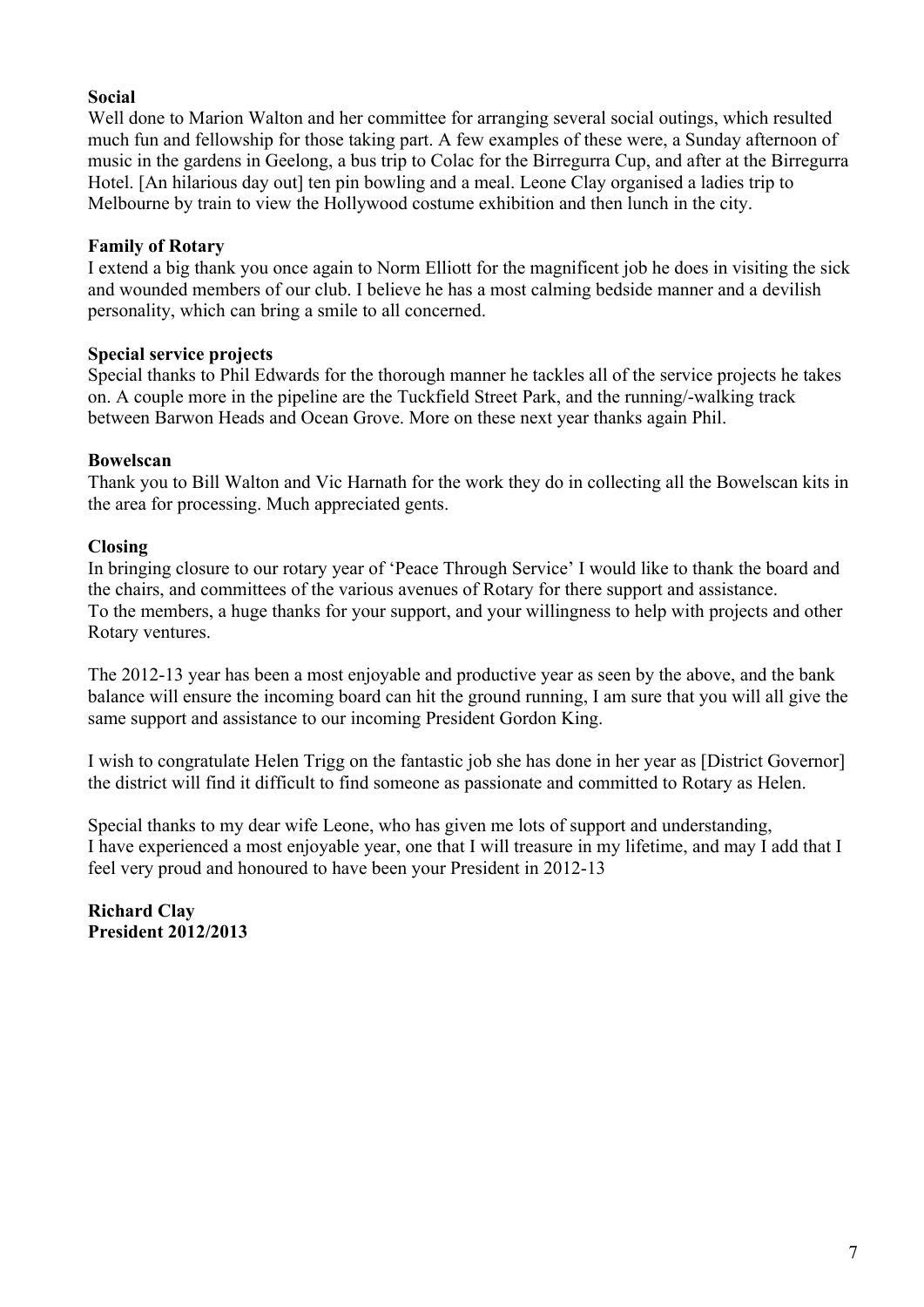# **Membership Report**

July 2012 saw the club with 52 members and President Richard set a target of 10 new members for the next 12 months.

Two New Member Nights were held in combination with normal weekly members meetings and although no great influx of new applications occurred, both nights were successful in raising awareness of Rotary with potential members and a number of attendees will likely join in the future.

There is obviously a need in the community for a less formal, more flexible form of involvement and in 2011; Noel Emselle started Friends of Rotary Ocean Grove. In 2013/14 we aim to expand and formalise this or another group into a proper offshoot of our club.

During the year, we have welcomed Eng Ho, Jill Grigg, Maureen Renton, Peter Cowburn and Adrian Schmidt to our club and sadly we have accepted the resignations of John Eyles and John Flett this month. We thank them for their contributions and wish them well in the future.

**John Paton Membership Director**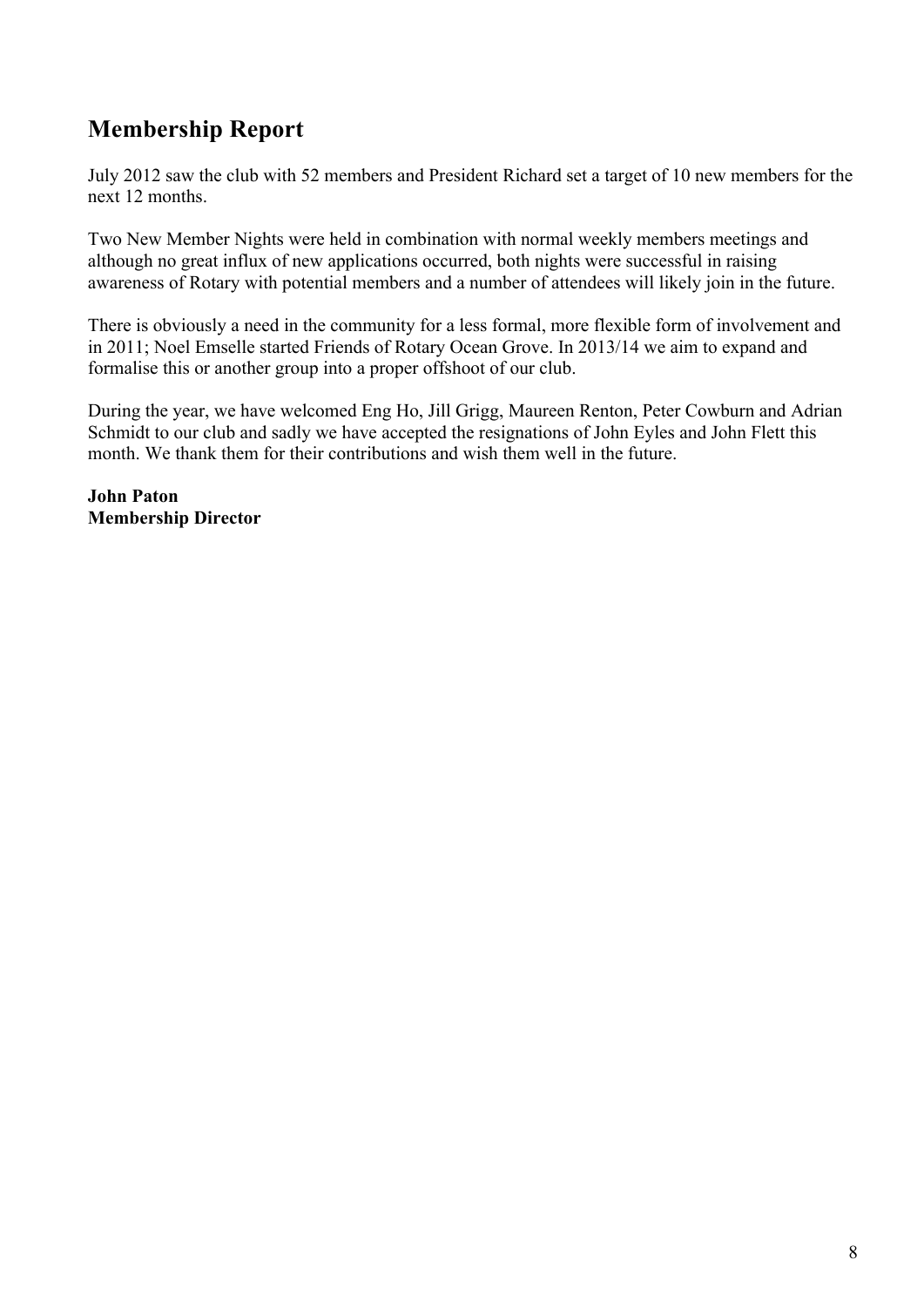# **Treasurer's Report**

As in previous years this report is a 'snapshot' of our current financial position and the full-assessed accounts will be presented at the AGM. This report shows a copy of the Treasurers monthly report to the Board for the month of May and gives a fair indication of the clubs financial status.

| <b>Administration Account:</b>      | 31st. May 2013   |          |
|-------------------------------------|------------------|----------|
|                                     |                  |          |
| Balance at 30th. April 2013         |                  | 10839.57 |
|                                     |                  |          |
| <b>Receipts</b>                     |                  |          |
| <b>Meals</b>                        | 3785.00          |          |
| Fines                               | 71.95            |          |
| Raffle                              | 494.00           |          |
| Rotary Clothing                     | 37.50            |          |
| Pro-Rata Subs.                      | 64.00            | 4452.45  |
|                                     |                  | 15292.02 |
|                                     |                  |          |
| <b>Expenditure</b>                  |                  |          |
|                                     |                  |          |
| Meals                               | 4244.00          |          |
| Post/Print                          | 105.95           |          |
| <b>Club Raffle Prizes</b>           | 52.56            |          |
| Rotary Leadership Inst.             | 180.00           |          |
| Other Membership Exes.              | 431.03           | 5013.54  |
|                                     |                  | 10278.48 |
| <b>Charities Account:</b>           |                  |          |
| Balance at 30th. April 2013         |                  | 35055.50 |
| <b>Receipts</b>                     |                  |          |
|                                     |                  |          |
| Market Site Rent (W)                | 2736.00          |          |
| Market Raffle (W)                   | 260.00           |          |
| Market Donations Bin (W)            | 799.60<br>225.00 |          |
| <b>RYPEN Refund</b><br><b>RAWCS</b> |                  |          |
| Donation                            | 40.00<br>10.00   | 4070.60  |
|                                     |                  | 39126.10 |
|                                     |                  |          |
| <b>Expenditure</b>                  |                  |          |
| Market Expenses(W)                  | 222.50           |          |
| <b>ANZAC Breky</b>                  | 345.73           |          |
| O.G. CFA                            | 1053.00          |          |
| Surfside Student Camp               | 400.00           |          |
| <b>GSE Outing</b>                   | 600.00           |          |
| <b>RAWCS</b>                        | 40.00            | 2661.23  |
|                                     |                  | 36464.87 |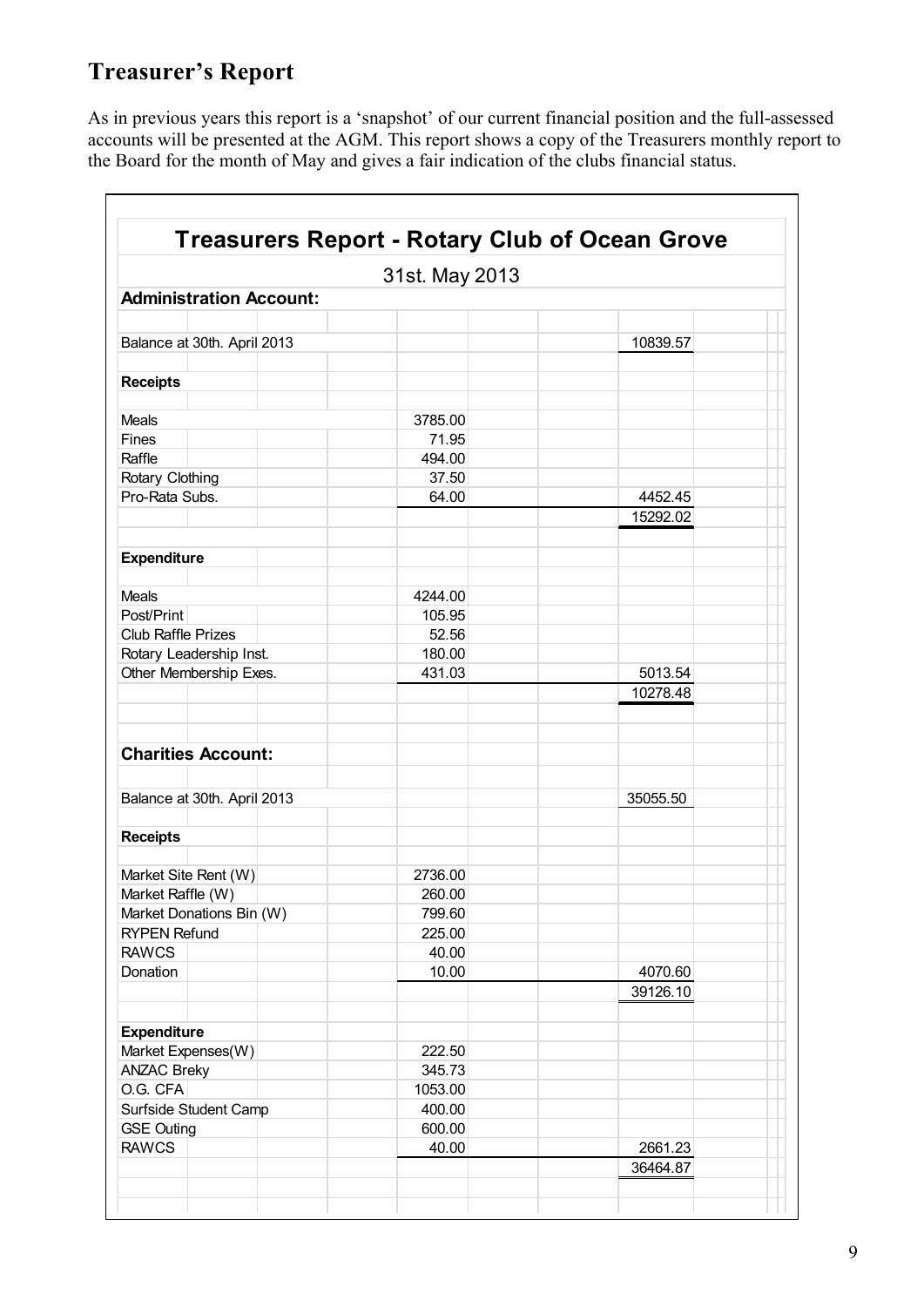| <b>Balance</b>                        |          |                     |          |
|---------------------------------------|----------|---------------------|----------|
|                                       |          |                     |          |
| Balance at 30th. April 2013           | 45895.07 |                     |          |
| Plus Receipts                         | 8523.05  |                     |          |
|                                       | 54418.12 |                     |          |
| Less Expenditure                      | 7674.77  |                     | 46743.35 |
| <b>Administration Account</b>         | 10278.48 |                     |          |
| <b>Charities Account</b>              | 36464.87 |                     | 46743.35 |
| Bank Balance at 26th. May 2013        | 45567.69 |                     |          |
| Less Non-Presented Cheques            | 1525.74  |                     |          |
|                                       | 44041.95 |                     |          |
| Plus Credit Not Shown                 | 2701.40  |                     | 46743.35 |
| <b>Committed Funds</b>                |          |                     |          |
|                                       |          |                     |          |
| <b>Charities Account - Current</b>    | 36464.87 |                     |          |
| Youth                                 | 1150.00  |                     |          |
| Vocational                            | 100.00   |                     |          |
| Rotary International                  | 300.00   |                     |          |
| Annette Cullen Award                  |          | 600.00 (200/Year)   |          |
| <b>CFA</b>                            |          | 5000.00 (2500/Year) |          |
| Art Show Sponsorship                  | 2500.00  |                     |          |
| Rotary Foundation                     | 2000.00  |                     |          |
| PAD Project (to replace O.O.D. parts) | 200.00   |                     |          |
|                                       | 11850.00 |                     |          |
| Funds Available for Distribution      | 24614.87 |                     |          |
|                                       |          |                     |          |

Over the page there is a list of the charitable donations the club has distributed at this point in the year. It should be noted that donations will be some \$12K down on last year at this time but the available funds for distribution are some \$11K higher than this time last year.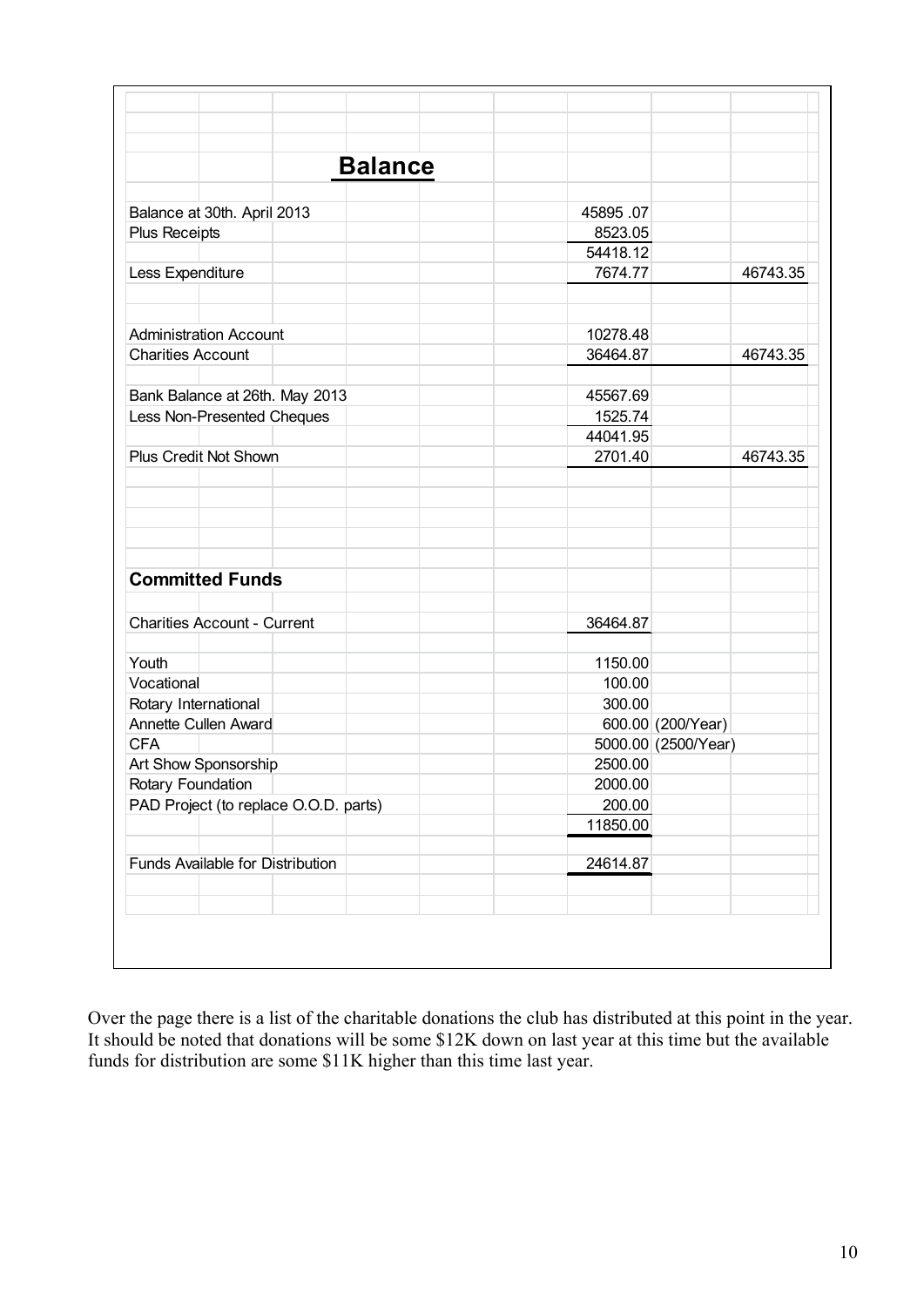## **Charity Account Distributions from 1st. July 2011 to 31st. May 2012**

| Community<br>Community<br>International<br>Youth<br>Community<br>Youth<br>Youth<br>Community<br>Youth<br>Youth<br>Community<br>Youth<br>Community<br>Youth<br>Vocational<br>International<br>International<br>Community<br>Youth | Community<br>Youth<br>International<br>Vocational | 9261<br>8292<br>6098<br>1452 |
|----------------------------------------------------------------------------------------------------------------------------------------------------------------------------------------------------------------------------------|---------------------------------------------------|------------------------------|
|                                                                                                                                                                                                                                  |                                                   |                              |
|                                                                                                                                                                                                                                  |                                                   |                              |
|                                                                                                                                                                                                                                  |                                                   |                              |
|                                                                                                                                                                                                                                  |                                                   |                              |
|                                                                                                                                                                                                                                  |                                                   |                              |
|                                                                                                                                                                                                                                  |                                                   |                              |
|                                                                                                                                                                                                                                  |                                                   |                              |
|                                                                                                                                                                                                                                  |                                                   |                              |
|                                                                                                                                                                                                                                  |                                                   |                              |
|                                                                                                                                                                                                                                  |                                                   |                              |
|                                                                                                                                                                                                                                  |                                                   |                              |
|                                                                                                                                                                                                                                  |                                                   |                              |
|                                                                                                                                                                                                                                  |                                                   |                              |
|                                                                                                                                                                                                                                  |                                                   |                              |
|                                                                                                                                                                                                                                  |                                                   |                              |
|                                                                                                                                                                                                                                  |                                                   |                              |
|                                                                                                                                                                                                                                  |                                                   |                              |
|                                                                                                                                                                                                                                  |                                                   |                              |
|                                                                                                                                                                                                                                  |                                                   |                              |
|                                                                                                                                                                                                                                  |                                                   |                              |
| Youth                                                                                                                                                                                                                            |                                                   |                              |
| International                                                                                                                                                                                                                    |                                                   |                              |
| International                                                                                                                                                                                                                    |                                                   |                              |
| Community                                                                                                                                                                                                                        |                                                   |                              |
| Youth                                                                                                                                                                                                                            |                                                   |                              |
| Youth                                                                                                                                                                                                                            |                                                   |                              |
| Youth                                                                                                                                                                                                                            |                                                   |                              |
| Vocational                                                                                                                                                                                                                       |                                                   |                              |
| Youth                                                                                                                                                                                                                            |                                                   |                              |
| Youth                                                                                                                                                                                                                            |                                                   |                              |
|                                                                                                                                                                                                                                  |                                                   |                              |
|                                                                                                                                                                                                                                  |                                                   |                              |
|                                                                                                                                                                                                                                  |                                                   |                              |
| Youth                                                                                                                                                                                                                            |                                                   |                              |
|                                                                                                                                                                                                                                  |                                                   |                              |
|                                                                                                                                                                                                                                  | International<br>Community                        |                              |

**Committed Funds:** Please refer to that section of the May report reproduced on previous page. Note that further commitments of \$3000 to Rotary Foundation and \$1000 to ROMAC have recently been approved!

**Fred Andrews Treasurer**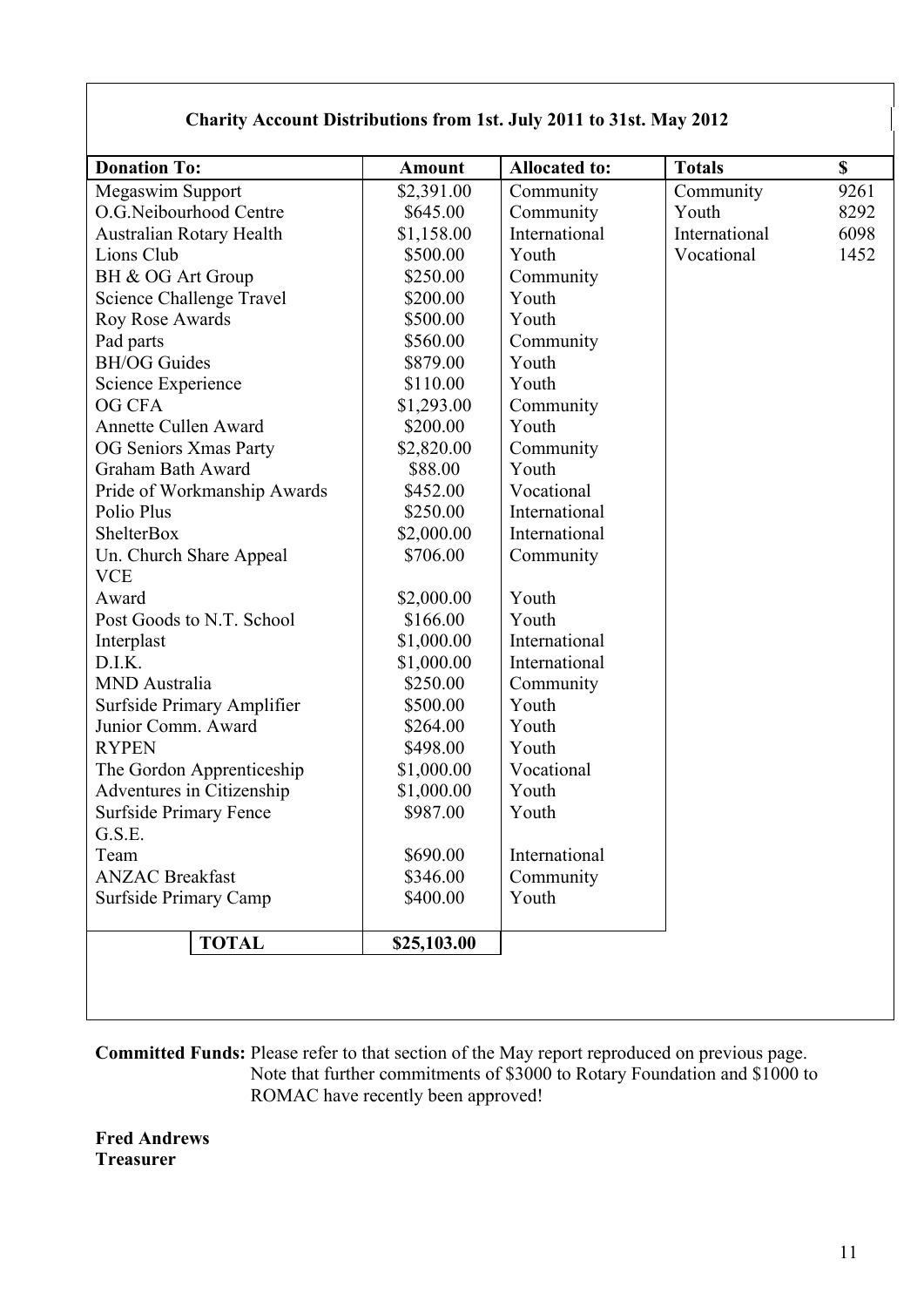# **Publicity**

The Club's website is now readily accessed by members who navigate to the main site http://www.rotaryoceangrove.org.au as they access the weekly bulletin. The website has also become very important in promoting and advertising major fundraising initiatives, particularly the Art Show, and MegaSwim in 2012, and to a certain extent the 2013 District Conference. The website also allows information on regular events like the summer and winter markets to be readily accessed and viewed by members and general visitors. Other club activities to be noted on the site also include the Lookout Reserve project, FROGs meetings; and more recently the 2013 District Conference. Over the year there has been over 9,800 page views and 3,000 individual unique site visitors or around 270 per month, with January and February being the busiest months. It is interesting to see that these figures are quite close to last year's totals.

In July 2010 our Facebook page was created http://www.facebook.com/pages/Rotary-Club-of-Ocean-Grove, we only have two Club members with a Facebook account and have had 3 new "Likes" over the year. Facebook can be a relatively quick and easy way to post photos and news of Club events, and for members to follow Club activities. It is not well utilised at this point for those things, but over time could become a more active site for many members. Perhaps like the mobile phones we "never needed" in time we will find that Facebook becomes a standard social media accessory for more of us. A big "Thank you!" goes to both Alison George, and Rod Greer and who has filled in from time to time, for preparing the weekly bulletin throughout the year. Alison's summaries of each meeting's events are insightful and informative. The bulletin's coverage of Club activities is nicely complemented with a sprinkling of some humorous anecdotes and makes this weekly email one that is interesting and entertaining.

The Voice has again been a major provider of published reports and Alan Barber has been a terrific supporter of the Club's work. Over the past 12 months the Club has been provided a regular fortnightly space in The Voice. This has given the Club an opportunity to showcase to the community some of the great work we have done in the community, as well as some of the brilliant guest speakers we have had. Once again the Art Show and MegaSwim events got several mentions, and were interspersed with articles on our donations to local fundraiser recipients such as Cottage by the Sea, Rainbow Riders, Riders for the Disabled, the Ocean Grove and 13th Beach SLSC's and CFA to mention just a few. Thanks also goes to Margaret Campbell who had a number of Art Show press releases printed in the Queenscliffe Herald; and John Paton for the regular promotion of the Club's Summer and Winter Markets in the Geelong Region "What's On" booklet.

Thanks also to Richard Grimmett who has assisted in maintaining the website, most notably the production and hosting of the weekly bulletin. Richard also helps out uploading information throughout the year as needed, and has kept a terrific photographic record of many Club activities. Richard also played a vital role in the AV booth at 2013 District Conference and ensured this event was also captured on film and video.

**John Flett Publicity Director**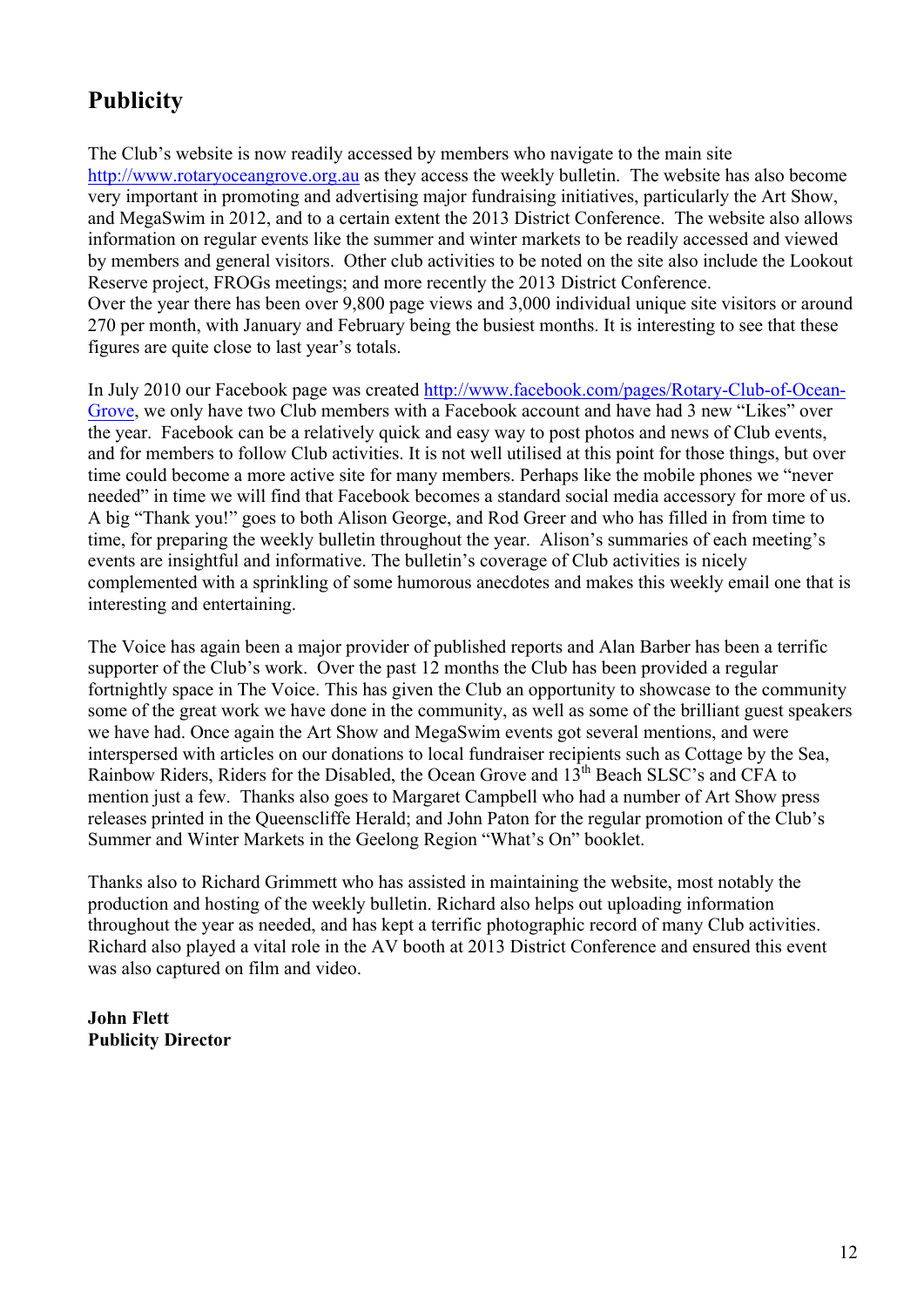# **Community Service**

The team had a change of direction with Geoff Eglin having to take time off due to work commitments and Peter Cullen taking over the roll of team leader.

The year was still a great success with the usual events still being managed very professionally.

The seniors Xmas Dinner, managed by Marion Walton's team ran as smoothly as ever, John Calnin is to be commended again for his Anzac morning service barbeque in spite of the very adverse weather, well done John.

Peter Hawthorne, thanks to his passionate belief in Red Cross call had another successful year, thank you Peter.

The lookout reserve project continues to be maintained by Rotary members, and hopefully with the addition of a few extra signs from City of Greater Geelong and ourselves we will see more visitors being aware of the area.

We purchased the materials and with the assistance of Rob Holt (a fencing contractor) and our own members, erected a fence across the orchard so the chickens can have a free range at the Surfside Primary School.

We have some projects in the pipeline for next year, which include, Tuckfield Street Park, the running/walking track between Ocean Grove and Barwon Heads with exercise machines.

We intend to approach all the Primary Schools in our area and get some leads on possible projects.

Thanks to all the team for the help in the last 12 months.

# **PP Peter Cullen Community Service Chairman**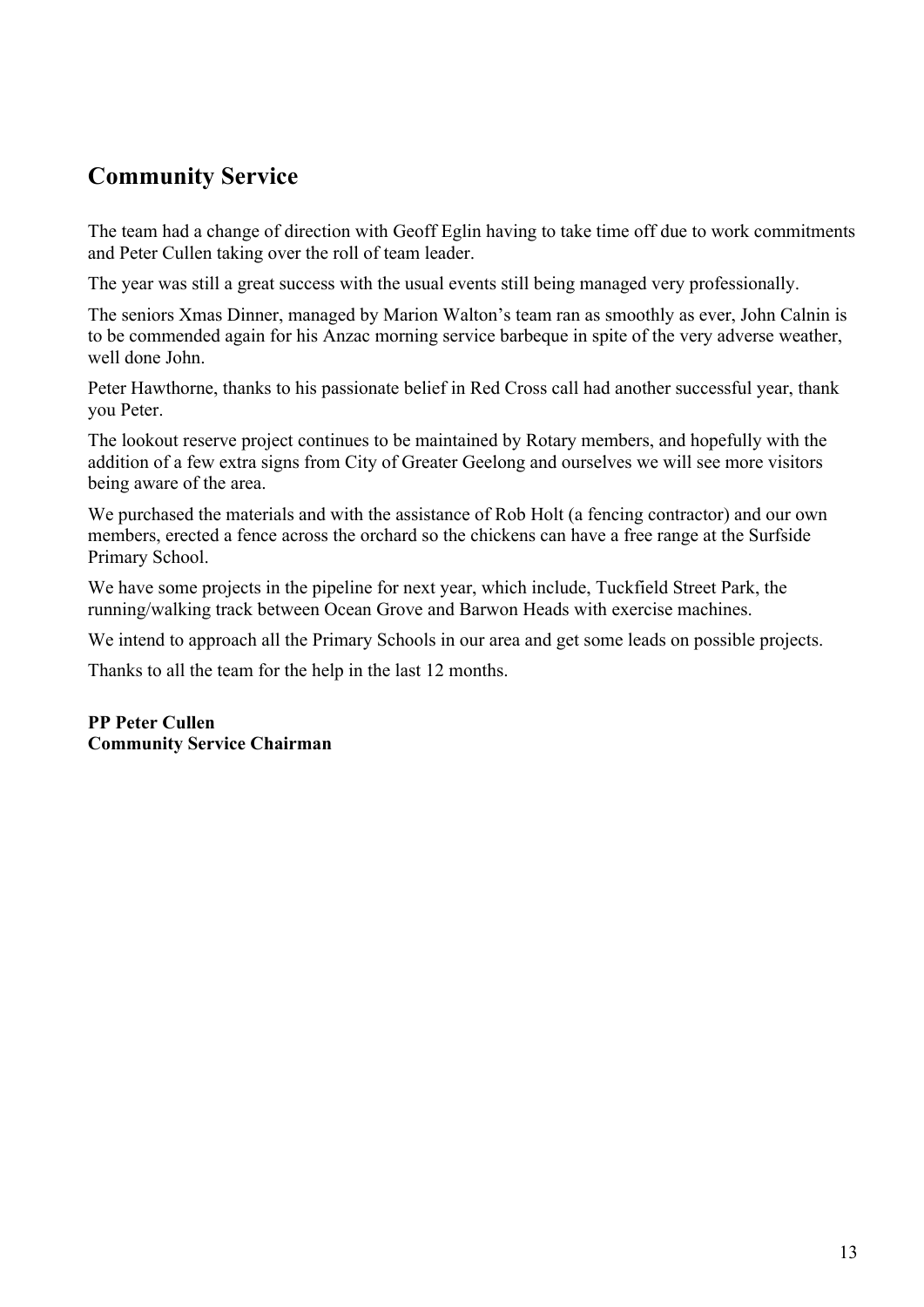# **Rotary Foundation Report 2012-2013**

We commenced the year with an address from District Foundation Chairman, PDG. Chris Sims, who came as a guest speaker at one of our weekly meetings. Chris emphasised the importance of regular giving by Rotarians to the Foundation to enable it to achieve its aims of doing good in the world. Chris promoted the concept of becoming a Centurion, a Sustaining Member or a Benefactor and reminded us that a donation of US\$1,000 can be recognized as a Paul Harris qualification. Chris also advised the club that 2013 would be a year of change with the adoption of the Future Vision Plan, which has since come into being during the last couple of months. Several club members attended the District Foundation Seminar in Ararat in November to have the Future Vision concept explained and the need for individual clubs to qualify to be able to apply for future district grants. Ocean Grove drew up a Memorandum of Understanding, which was then signed by Dick Clay as Club President and Gordon King as President Elect, which was then forwarded to District and accepted as qualification for us to have the right to apply for district grants

At the instigation of President Dick Clay the club applied to District to host the visiting GSE team from New York State and we were pleased to be accepted as hosts for 3 nights in April this year. Team leader, Karen Macier, Amanda Farnham, Kelly Guy, Melissa Lorah and Shannon Wallingford attended our District Conference in Drysdale and then stayed on with us over their last few days in Australia before flying home. Several club members home hosted the team and enjoyed their company. We entertained them locally with a walk along the beach before coffee at Barwon Heads and lunch at McGlashan's winery on the first day and then took them down the coast for lunch at Lorne and Koalas and parrots at Wye River on the second day, with a combined host family BBQ on their last night. We sent them off the next morning in regal fashion in a stretch limo to Melbourne airport to catch their flight home. It was a wonderful experience and all involved had a great time.

Late in the current year we again promoted the benefits of members becoming financial benefactors to the Foundation and we received requests for application forms from several members. Hopefully, we will have a few new Centurions before Changeover.

Donations during year included \$1,000 to Interplast, 2 new Shelter Boxes, \$1,000 to an overseas program to fund medical treatment for a women's fistula program and we paid the postage on sporting and clothing items collected from club members and others forwarded to the Ngambalanga school in the Northern Territory.

All in all a reasonable year but there are many more opportunities to explore and causes to support. It would be nice to take a more direct involvement in perhaps supporting a school or something similar overseas in the future and even sending a few members over in a working party. Something to think about!

I wish incoming director, Judy Greer, all the best for the next 12 months.

**PP Trevor McArdle PHF Director.**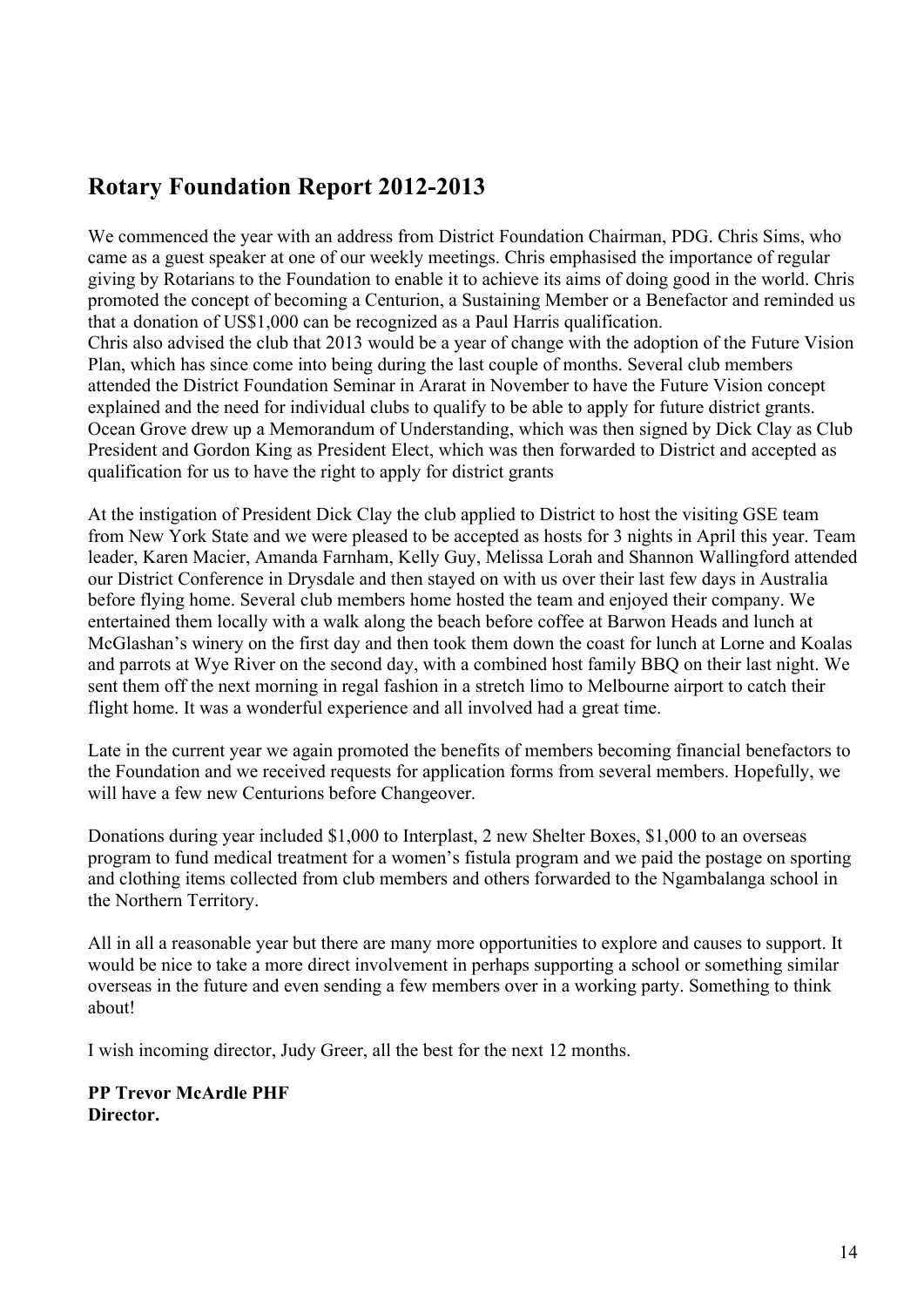# **Bellarine Megaswim**

The club conducted another 24 hour Megaswim to raise funds for MS Australia on the weekend of  $25<sup>th</sup>/26<sup>th</sup>$  August last year. Funds raised go towards assisting MS sufferers achieve their dreams through a "Go For Gold" scholarship and also to provide financial support to make lives a little easier and bring a little sunshine into what can otherwise be a pretty dark existence.

For the first time Rotary entered our own team of Helen Trigg, Margaret Campbell, Peter Cullen, Noel Emselle, Richard Grimmett, Tony Haines, John Patton, Bill Steains, Richard Trigg, Kerrie Ricchini, Ian Bent, Noel Ritson-Bennett and superbly led by Manager, John Calnin and coached by Carolyn Hughes. They toiled valiantly over the 24 hours against five other teams – Borough Coutas, BASC, Ocean Grove Surf Club Nippers, Livewell and Hilda's Hurricanes and acquitted themselves very well. We broke with MS Megaswim tradition and introduced three new events this year – the Bellarine Bullet (fastest 100 metres) and prizes for the most individual laps and most individual laps by an under 12.

Awards went to Mark Stone for the Coutas who swum the furtherest distance in 7.9 ks, young Ryan McNolty, also from the Coutas, who swam 4 ks as an under 12 year old, the Youth Award went to the Nippers and the Bellarine Bullet to Lewis Howell-Pavia from the Ocean Grove Surf Club. Our own Rotary team won the overall prize for laps swum and funds raised combined with a magnificent \$10,500 plus funds raised and Rotarian Bill Steains took out the highest individual funds raised award with a sum of \$2,215.

Even though the number of teams was down on the previous year and individual team fundraising also down, we still managed to raise in excess of \$22,000 for this worthy cause and take our total for the 2 years to nearly \$50,000, a magnificent effort by all concerned.

At the suggestion of MS Australia we have decided to not hold an event this Rotary year to allow everybody to charge up his or her batteries for a big effort in August 2014 when we will be hoping to raise in excess of \$25,000.

A big thank you to all members who worked hard to make this event so successful over the past 2 years and we look forward to bigger things in 2014.

**PP Trevor McArdle PHF Co-ordinator**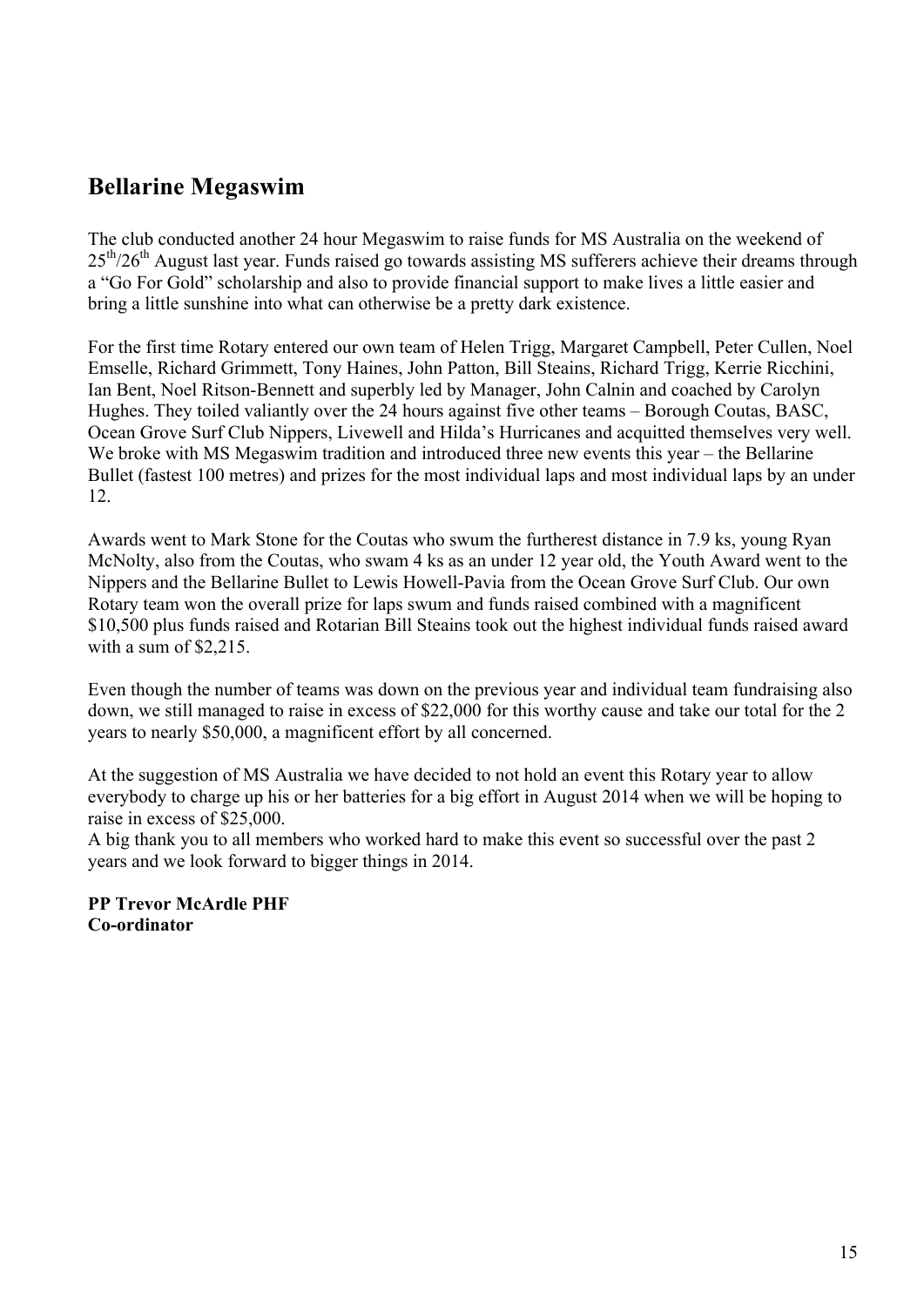# **International Service**

Continued support for DIK

On the  $18<sup>th</sup>$  of September 2012, John Wynn transferred more than a dozen bikes and bike parts and boxes of schoolbooks, which had been in storage, to the DIK depot at North Geelong. Another transfer took place on  $5<sup>th</sup>$  of February 2013. Another transfer took place on  $30<sup>th</sup>$  of April 2013.

ROMAC

INTERPLAST

(Amanda Hough expected to address club on  $4<sup>th</sup>$  of June 2013 about District 9780 Interplast Program)

MODEL VILLAGE at SARIRI, PNG: Via Anton Van Doornik, next team to go in May 2013. Andrew Thorburn from the Rotary Club of East Geelong addressed the club on the 5<sup>th</sup> of March 2013. An excellent presentation

SHELTERBOX: Regular reports made about current distributions.

RAWCS: Sales of stickers re-commenced in November 2012 20 stickers sold at \$2 each i.e. \$40 collected

Communications in January from Drs. Heinz and Sigrid Tonn of our sister club in Salzgitter, Germany

International club forum to be held to attempt to get some consensus about international connections the club should be aiming to make and the manner in which overseas aid should be dispersed.

A request for financial support from Speech Pathologist Nicki Goodwin and her daughter to enable them to carry out voluntary work in Fiji was not supported by the Board after hearing their presentation on Tuesday,  $9^{th}$  of April 2013.

On Monday April 15<sup>th</sup>, 2013, Geoff Brentnall and Pres. Dick Clay met at 13<sup>th</sup> Beach Golf Club with Glenn Mills, Executive Director of the UTi Charitable Foundation to see if our club could co-operate with the Foundation in an International project. Glenn offered to address the club about what the Foundation does. Geoff and Dick were uncertain about desirability of the club involving itself with a non-Rotary organization for a number of reasons (Not eligible for Global grants, accountability etc.)

**PP Geoff Brentnall PHF International director**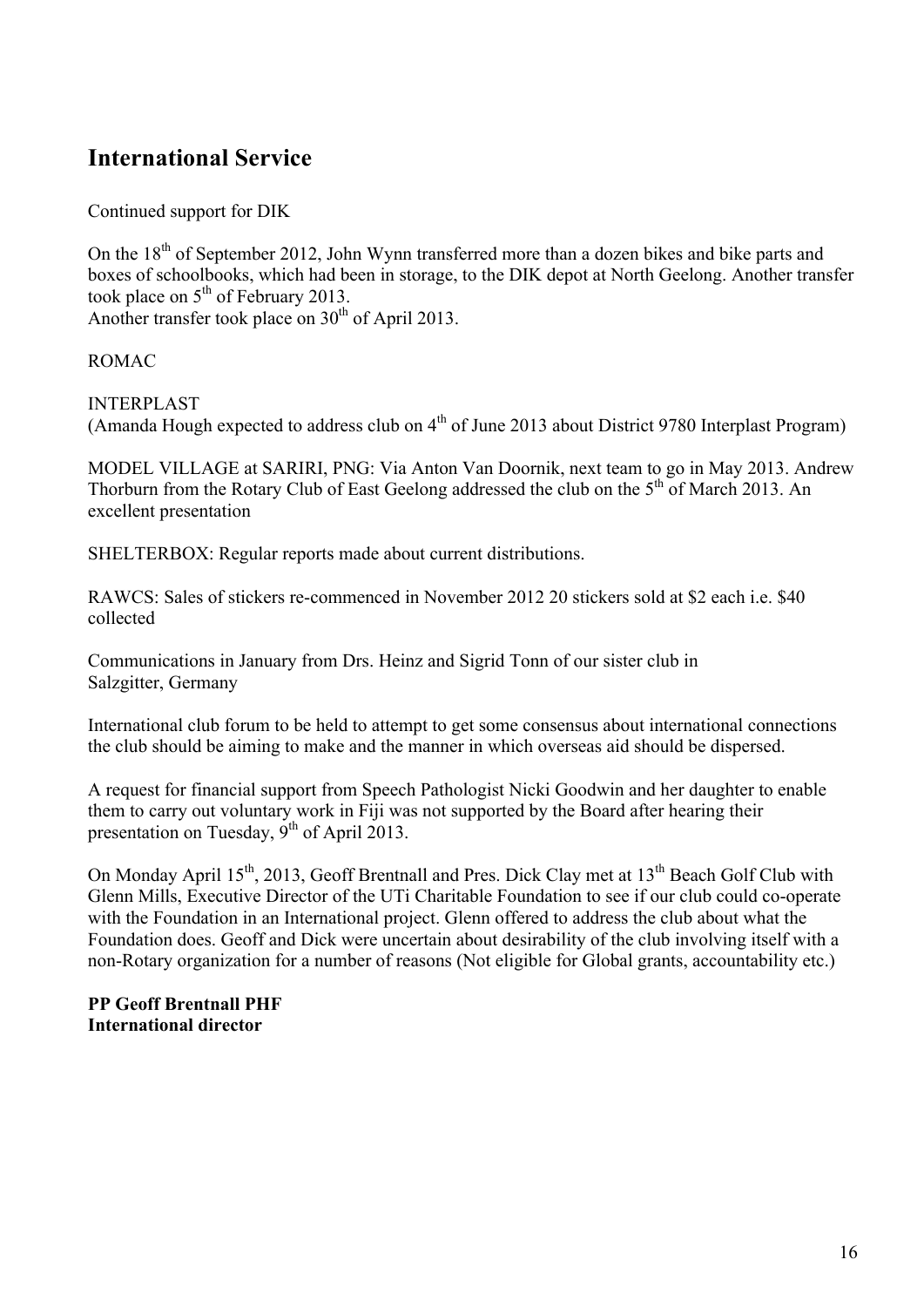# **Youth Services 2012-2013**

**Committee**: Ann Hodgkinson (Chair), Margaret Campbell (Asst Chair), Rod Bush, Tony Haines, Gillian Morgan, Jillian Grigg and Adrian Schmidt.

This has been a busy year for the New Generations program. We ran the same set of projects as in the past few years, but activities seemed to have become complicated this year. Our aim has been to involve local Bellarine students in Rotary programs as part of their self-development processes at this vital stage in their life. We have especially attempted to support disadvantaged students (broadly defined) to participate in these programs by providing financial support. Overall, we expended about \$5,000 this year on Rotary youth programs. Thank you to all Club members for their continued support of the New Generations programs.

The Graham Bath Junior Community Awards were run again with a significantly increased number of participants. This year we had 29 successful completions of the program from year 6 students from Ocean Grove Primary School plus two participants from Star of the Sea. They stunned us with the quality of their work. Ocean Grove P.S. required all of its' leadership group to participate this year resulting in the larger number participants for 2012-13. Particular thanks go to Tony Haines for his continued help with this program and a warm welcome back onto the committee.

We continued our special programs with Bellarine Secondary College. We again sponsored the Roy Rose Citizenship Award and supported two students through the VCE Individual Support Program. Zack Kingsbury continued on into Year 12. Our New Year 11 student was Matthew Heard. Both these students plus the outgoing student Stephanie Van Ryken Ayres attended a Rotary function, with Stephanie treating us to an example of her audition music for performing arts schools.

Our applicant for the National Youth Science Forum in Canberra in January this year was not successful. However, Josiah Herma from Bellarine Secondary College was selected to attend the Rotary Adventures in Citizenship week in Canberra in May of this year.

We had one student, Kayla Denham from Bellarine Secondary College; attend the RYPEN camp near Creswick in April. She found the experience very rewarding in helping her evaluate her future directions and improve her self-confidence. Unfortunately, one participant for RYPEN pulled out at the last minute, and we had no applicants for RYLA this year. Jasmine Davis, from Sacred Heart College, attended the Science Experience program at the University of Melbourne in January 2013. She told club members how inspiring she found this program and is planning to follow a science career in the future.

In addition, donations were made as follows: \$200 to the Challenge Assistance Fund, \$200 to the Bellarine College Youth fest program, and \$400 emergency payment to enable a student from Surfside Primary to attend the school camp.

### **Ann Hodgkinson Chair, Youth Services Committee**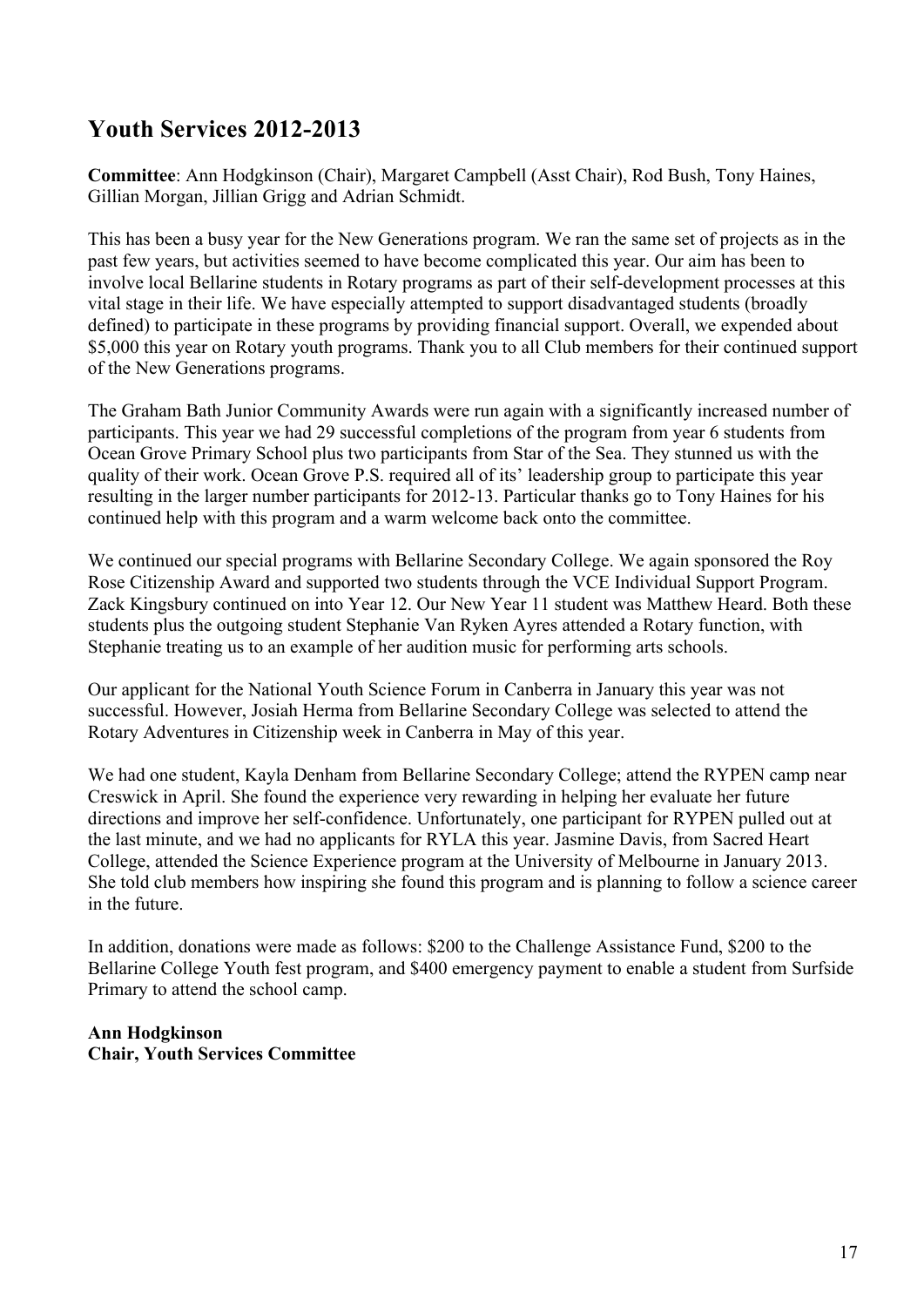# **Summer Market Report 2012 – 2013**

The Summer Market season for 2012 – 2013 had 7 markets. We had no cancellations during this time. The weather was kind to us. Counting cars was discontinued.

The support from the stallholders showed a steady increase from October onwards with our last markets nearing the 100 mark (See graph sites 2013) Mention must be made of the excellent support we received from the Geelong City Council with regard to having the grounds mowed, the bins emptied and the toilets cleaned prior to each market.

The concentrated effort of encouraging new products into the market has met with success. A greater variety of homegrown product mixed with "carnival" atmosphere had stallholders making positive comments.

**The Market Team:** – Col Brown (parking), Gordon King (Gold Coin Donation organiser), Geoff Ford (Roster of Admin Tent) John Flett and Peter McLennan (Erecting and taking in signs) Alison George (The face of Rotary in the tent and gun raffle ticket seller) A huge thanks must go to John Paton for his early morning starts to place stallholders, assist with signs etc. The sort of guy who made my work much easier, I must make mention of my son, Jason Ricchini who volunteered his assistance with the early starts for all markets a great support to John and myself. To the volunteers, who put their names forward month after month to make the market a success, Thank you?

**Sponsors:** Fagg's Mitre 10 Wallington, who provided two \$50.00 vouchers per market and provided free advertising space on their property. Collendina Caravan Park with a cash injection, The Voice, who promoted our monthly markets and featured stories about the market. Finally Paxton Press who designed our pamphlets and flyers etc.

The Summer Season 2013 – 2014 will be co-ordinated by Jim Ricchini along with a band of dedicated supporters.

**James Ricchini Market Manager**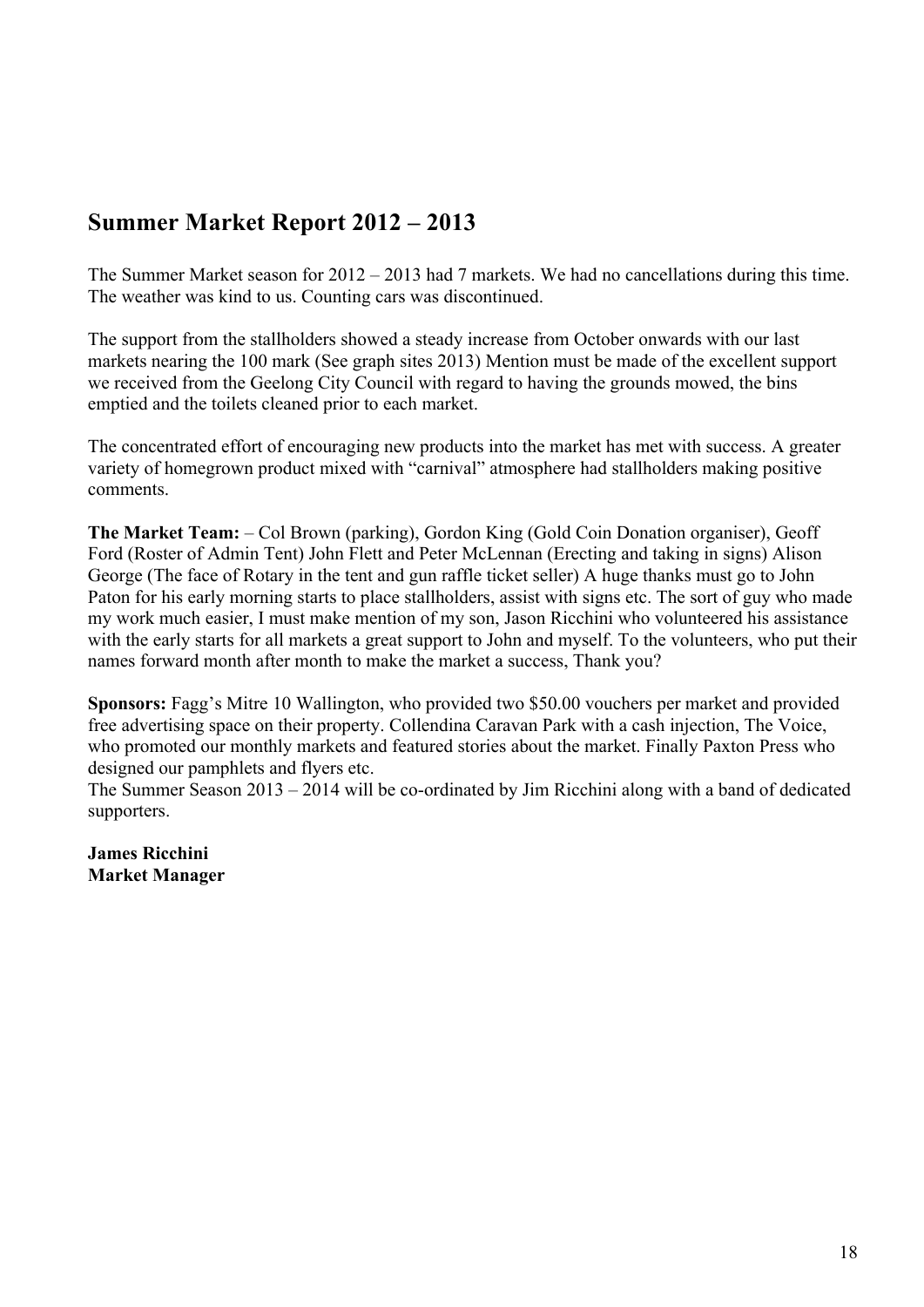|               | <b>Sites</b>   | <b>Sites</b> | #<br><b>Cars</b> | # Cars         |               | $\mathbf{\Xi}$<br>Fagg's<br>Mitre10 |               | Fagg's<br>Mitre10  |    |                  |    |                    |
|---------------|----------------|--------------|------------------|----------------|---------------|-------------------------------------|---------------|--------------------|----|------------------|----|--------------------|
|               | $2012 -$       | 2011         | 2011             | $2012 -$       |               | <b>Raffle 2011</b>                  |               | <b>Raffle 2012</b> |    | <b>Donation</b>  |    |                    |
|               | 13             | $-12$        | $-12$            | 13             | $-12$         |                                     | $-13$         |                    |    | $2012 - 13$      |    | <b>Last Season</b> |
| Oct           | 63             | 76           | 416              | 339            | \$            | 166.10                              | <sup>\$</sup> | 132.00             | \$ | 439.45           | S  | 644.55             |
| <b>Nov</b>    | 64             | 72           | 458              | 815            | <sup>\$</sup> | 116.30                              | <sup>\$</sup> | 147.95             | S. | 1,234.95         | S  | 840.55             |
| <b>Dec</b>    | 104            | 81           | 420              | <b>NT</b>      | \$            | 206.85                              | \$            | 121.00             | \$ | 705.65           | \$ | 791.30             |
|               |                |              |                  |                |               |                                     |               |                    |    |                  |    |                    |
| Jan           | 91             | 69           | 462              | <b>NT</b>      | <sup>\$</sup> | 252.30                              | <sup>\$</sup> | 229.30             | S. | 1,393.55         | S  | 941.05             |
| Feb           | 106            | 66           | 466              | <b>NT</b>      | \$            | 181.15                              | \$            | 123.00             | S  | 928.30           | \$ | 764.95             |
| Mar           | 80             | 32           | 298              | <b>NT</b>      | $\mathbf S$   | 208.00                              | $\mathbf S$   | 228.00             | \$ | 776.00           | \$ | 512.65             |
|               | N <sub>0</sub> |              |                  | N <sub>o</sub> |               |                                     |               |                    |    |                  |    |                    |
| <b>April</b>  | <b>Market</b>  | 44           | 468              | <b>Market</b>  | $\mathbf S$   | 203.80                              |               | <b>No Market</b>   |    | <b>No Market</b> | S  | 815.00             |
| <b>Easter</b> | 100            | 62           | 358              | <b>NT</b>      | \$            | 181.00                              | \$            | 217.00             | S. | 1,053.00         | S  | 604.25             |

**The following graphs show a snapshot of the money raised during the 2012 – 2013 year. The Treasurer's Report will detail expenses against the Market.**

**608 502 1154 \$1,515.0 \$ 1,198.25 \$ 6,530.90** *\$ 5,914.30* 

|                  | <b>Site Rent</b><br>Income | Raffle<br>Income        | Misc.<br>Income         | <b>Expend</b>                                | Income                        | <b>INSURANCE</b> |
|------------------|----------------------------|-------------------------|-------------------------|----------------------------------------------|-------------------------------|------------------|
|                  | \$<br>15,030.00            | \$1,198.25              | \$<br>7,031.65          | \$90.00                                      | \$23,169.90                   | \$390.00         |
|                  |                            |                         |                         |                                              |                               |                  |
|                  |                            |                         |                         | <b>TARGET</b><br><b>FOR</b><br><b>SEASON</b> | 21,000.00<br>$\boldsymbol{s}$ |                  |
| (Last<br>Season) | \$<br>13,208.30            | $\mathbf S$<br>1,515.50 | $\mathbf S$<br>5,914.30 | \$5,137.10                                   | <b>S</b><br>20,638.10         |                  |
| Variance         | \$1,821.70                 | $-$ \$317.25            | \$1,117.5               | \$5,047.0                                    | \$2,531.80                    |                  |

**Notes:**

**1. "Misc. Income" is sponsorship income + donations bin at markets**

**2. Donation Money to CFA. In Easter 2013**

**Jim Ricchini Summer Market Co-ordinator 2012 - 2013**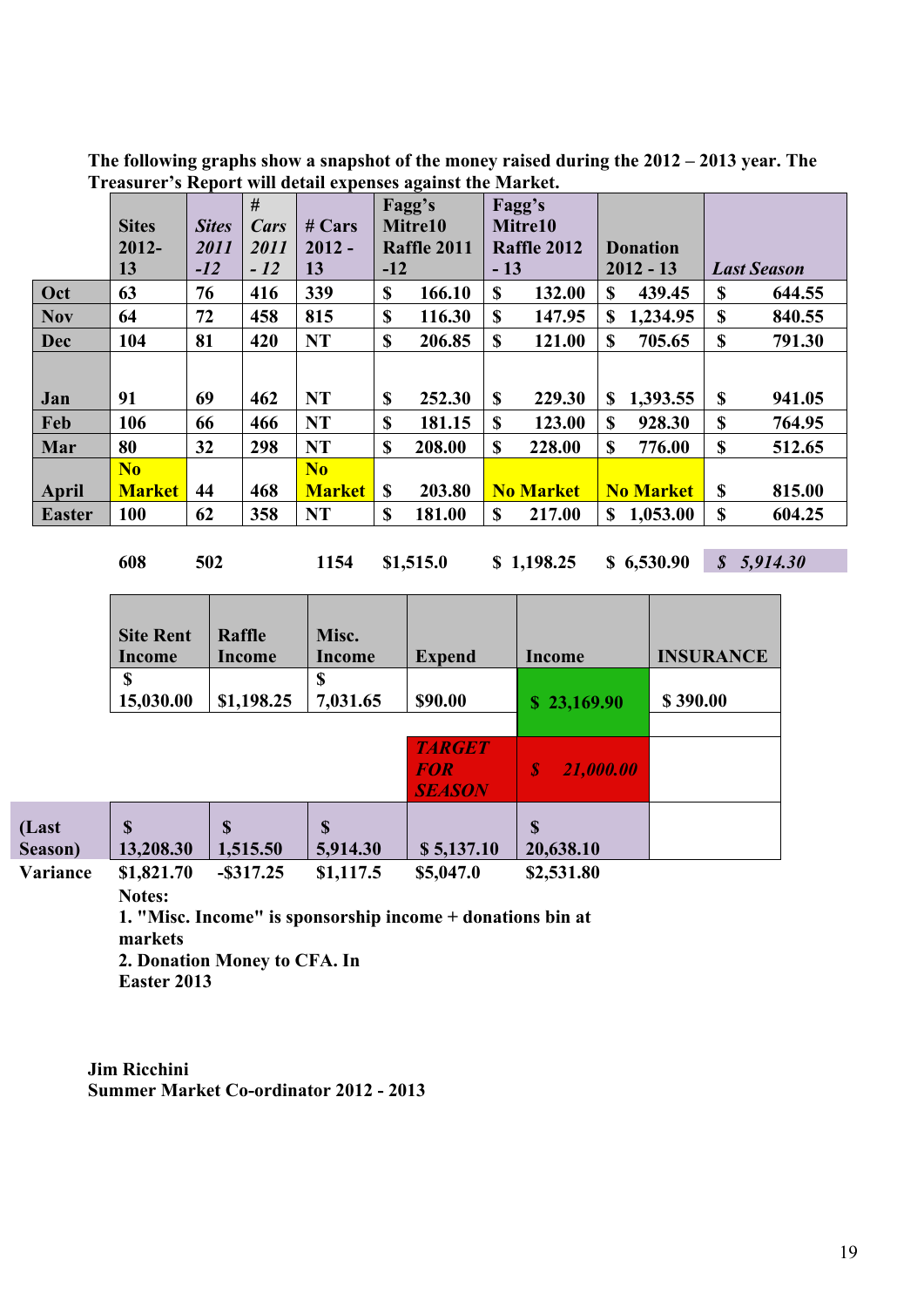# **Indoor Market Report 2012 – 2013**

Monthly winter indoor markets in the Bellarine Aquatic & Sports Centre have become a successful extension of our traditional outdoor summer markets in Kingston Park and in the winter of 2012, five markets were held and the Club raised approximately \$8000 profit from this venture. In 2013, again five markets will be held from May to September. At the time of this report, the May and June markets have been well supported and the Club is on track to raise a similar amount to last year.

As with the summer markets, entry donations are collected on behalf of a local or international charity and the organisations that have benefitted in 2012/13 have been: Australian Rotary Health, Barwon Heads Girl Guides, Rotary Foundation, Ocean Grove Men's Shed & Riding for the Disabled.

The Markets Committee is very grateful for the ongoing support of a number of organisations. In particular I wish to express our sincere thanks to **Wallington Mitre 10** who have kindly donated prizes for our raffles each month. The **Ocean Grove Voice** has been a great supporter and has promoted the markets very generously in their fortnightly newspapers and Geoff Eglin's **Paxton Press** has continued to support us through reduced price printing and excellent service. The management of the Bellarine Aquatic & Sports Centre have also been a pleasure to deal with and we thank them for helping to make the markets successful.

As co-ordinator, I also want to express my appreciation of the contributions made by members of our club. Each market requires up to 20 members to volunteer some of their Sunday and I appreciate the ease with which each roster is filled. Thank you members.

**John Paton Indoor Market Co-ordinator**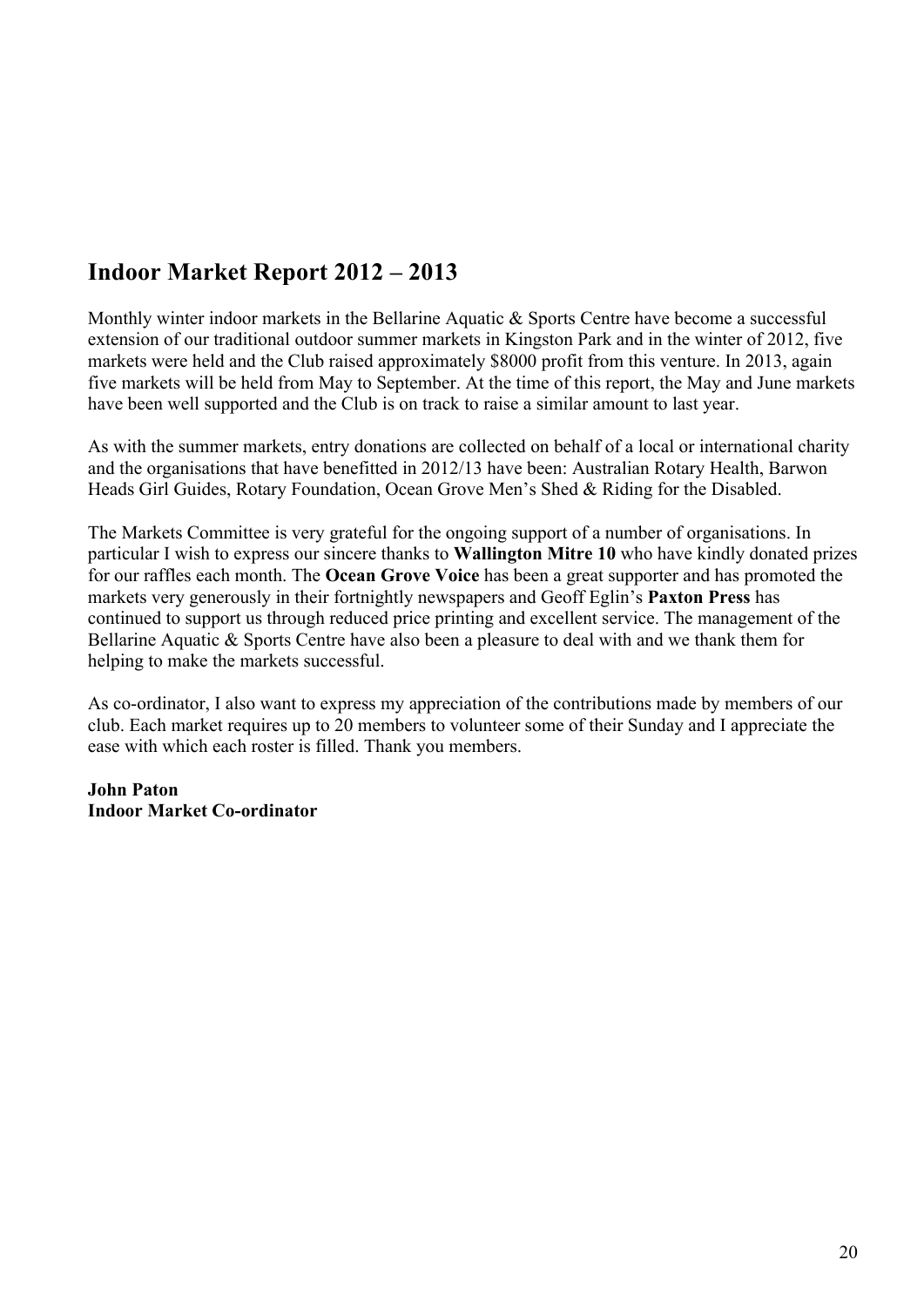# **2013 Conference Report for District 9780**

The District 9780 Conference for 2013 is now over and, from all accounts and acclamations received, was a great success.

Whilst the Conference is only a three-day event, it took fourteen months to plan. To run a successful conference it is necessary to have the right people in place to accept the responsibility. We were spoilt for choice of talented members in the Ocean Grove Rotary Club who had the expertise to take on roles and accept responsibility. This made my job a lot easier and I am grateful to these Rotarians and partners.

My computer skills at times leave a lot to be desired but because of this, Carole Birrell was appointed as my personal assistant. Her knowledge and skills were second to none, and without her, many of the jobs would never have been completed. I recommend to all future Chairpersons that they appoint a personal assistant as it relieves an enormous workload. I was not aware of the demands on the Chairman until I had accepted the role.

# **Funding:**

Funding plays a big part with all functions. My Committee realised at the beginning that sponsorship was going to be difficult to gain and this proved correct. To offset this an approach was made to the District to increase their assistance. Fortunately they advanced us an extra \$5,000.00, which we were able to repay.

To our sponsors, I extend our thanks as their funding was very much appreciated. City of Greater Geelong also supported the Conference with a grant that offset our site rental.

# **Venue:**

We were very fortunate to find an excellent venue for the Conference. Christian College's new Art and Cultural Centre at Drysdale were ideal for our needs and the Principal and staff provided valuable assistance.

# **Speakers:**

Congratulations to District Governor Helen Trigg and the Committee on selecting an excellent array of keynote speakers. The variety of topics was excellent and all had the underlying message - "Peace".

# **Social:**

People love to dress up and Rotarians are no exception. Saturday night saw 150 attend the Blues Train and in excess of 200 aboard the Sea Road Ferry enjoying a trip across the bay followed by dinner and dancing. The theme "Flappers and Gangsters" created a great atmosphere for both venues and all had a great time.

# **Catering:**

Penstar Culinary Concepts provided delicious fine food for the Friday night cocktail party and the weekend. They proved a very professional outfit and met all our demands with a smile. I am positive nobody went hungry. This set the tone for a wonderful weekend.

# **Conference:**

This is what we were here for. To our Program Manager and those who assisted, congratulations on delivering a well balanced program. I spoke earlier of a variety of keynote speakers and with the addition of Rotarians and the various portfolios associated with Rotary, it made for a very enjoyable and balanced experience.

Our joint Masters of Ceremonies carried out their duties in a very professional but relaxed manner and congratulations on the Conference running to time. The MCs were also responsible for conducting a Q&A competition with hints being given out at the commencement of each session. This created great interest and assisted in getting attendees back into the auditorium on time. The winner received a valuable travel voucher from one of our sponsors.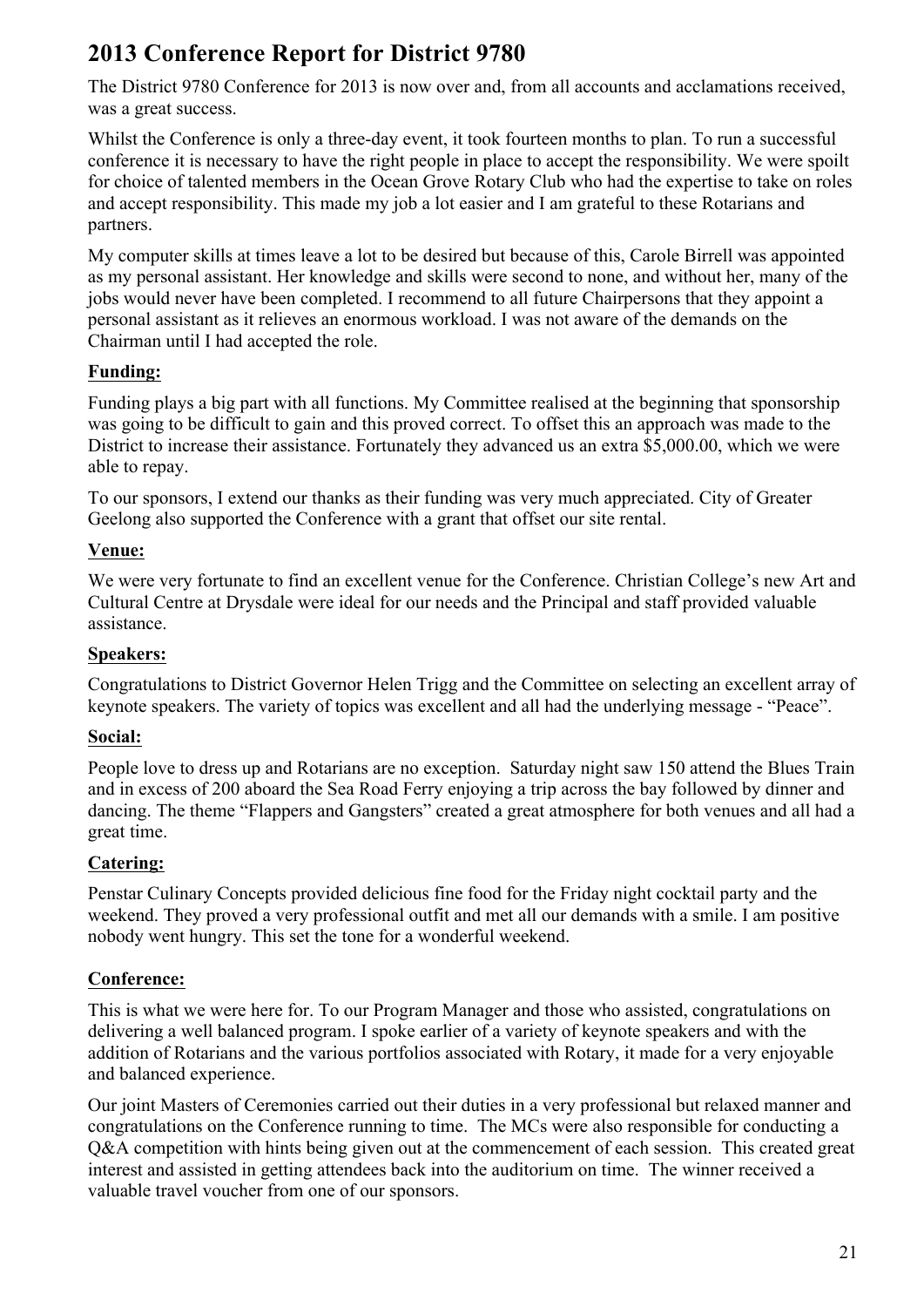#### **Rotary On Show:**

It was fortunate that there was a considerable floor area so that many could showcase their projects. The variety of stalls created a great atmosphere and an enormous amount of interest. It was pleasing that our sponsors were able to display their products.

#### **Committee:**

For the record I would like to list the Conference Committee:

| District Governor:   | Helen Trigg       |
|----------------------|-------------------|
| District Secretary:  | Rod Greer         |
| Conference Chairman: | John Calnin       |
| Personal Assistant:  | Carole Birrell    |
| Administration:      | John Flett        |
| Club President:      | Dick Clay         |
| Finance:             | Peter McLennan    |
| Program:             | Gordon King       |
| Social:              | <b>Judy Greer</b> |
| Venue Manager:       | Hans Franken      |
| Communications:      | John Paton        |

#### **Sponsors:**

Kings Funerals Collendina Caravan Park Harvey World Travel Grand Pacific Tours Cr Jan Farrell Cr Lindsay Ellis Scotchman's Hill Winery

### **Volunteers:**

Thanks to the members of the Ocean Grove Rotary Club for their tremendous support throughout the experience and their willingness to help. "Consider it done" was their answer to any request. Also thanks to their partners for their valuable assistance.

As the Conference is a District function, clubs from Queenscliff and Drysdale were asked to be involved. They accepted the invitation and the Committee thanks them for their support.

Last but not least is my wife, Nanette, who was a great sounding board over the many months. Her support to the caterers was superb and allowed me a very easy ride at the Conference. I have to admit it is nice to get our house back to normal, as for a while it was one large storeroom.

In closing, I wish the Rotary Club of Bordertown every success with their Conference in 2014 and I am looking forward to sitting back and taking it all in. No doubt they will be also well rewarded for all their efforts.

**PP John Calnin PHF Conference Chairman**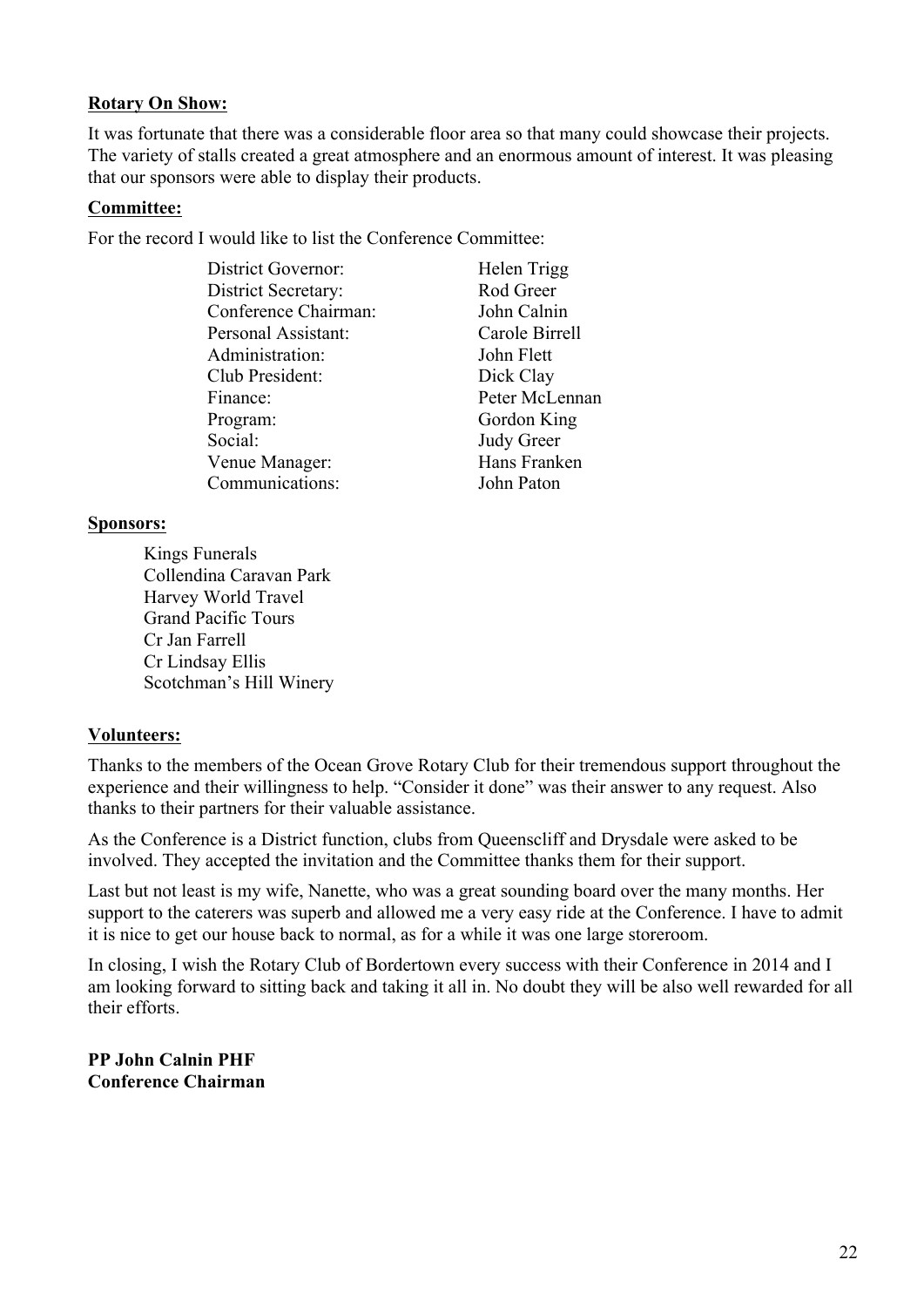# **Health**

The Club continued to support the Red Cross Calling Appeal in March. Although not the most popular event, 32 Rotarians door-knocked residents in Ocean Grove, raising a total of \$10,114.00. This total was about average for Ocean Grove, although the Geelong district was down on recent years.

Bowel Scan is still being promoted amongst district residents. All members are now Organ Donors and they continue to encourage others to become donors also. Recent TV coverage and heart recipient Aaron Habgood's wonderful presentation at our April District Conference I am sure will see an even greater response from other District Rotary Clubs.

#### **PP Peter Hawthorne PHF Health Committee Chairperson**

# **ANZAC Day Breakfast**

I have never reported on our Anzac Day Breakfast before however, as 2013 might be the last, felt it to be worthy of a mention.

Unfortunately I have no idea how many years this has been going but to all the members who have been very consistent with their help, I thank them very much.

Over the years, the function has been well supported by our traders, Ocean Grove Quality Meats who have always provided the bacon at cost and Penny Hens of Moolap who have always donated the eggs 2013 was probably our biggest breakfast ever and approximately 200 people enjoyed the bacon & egg sandwiches. It was a matter of Rotary hold back as there was not enough for the members to enjoy.

The teas and coffee offered by the Greer's was again very popular and put the kitchen under pressure. The Dawn Service itself was extremely well attended and to Richard & Phillip of Bellarine Memories, congratulations on a very professional service.

Funding has been granted by the State Government to move the Cenotaph to the park, which may make it very difficult for the barbecue. There are a couple of alternatives and if possible, the breakfast will continue for many years and give a lot of enjoyment to many diggers.

### **PP John Calnin PHF ANZAC Day Co-ordinator**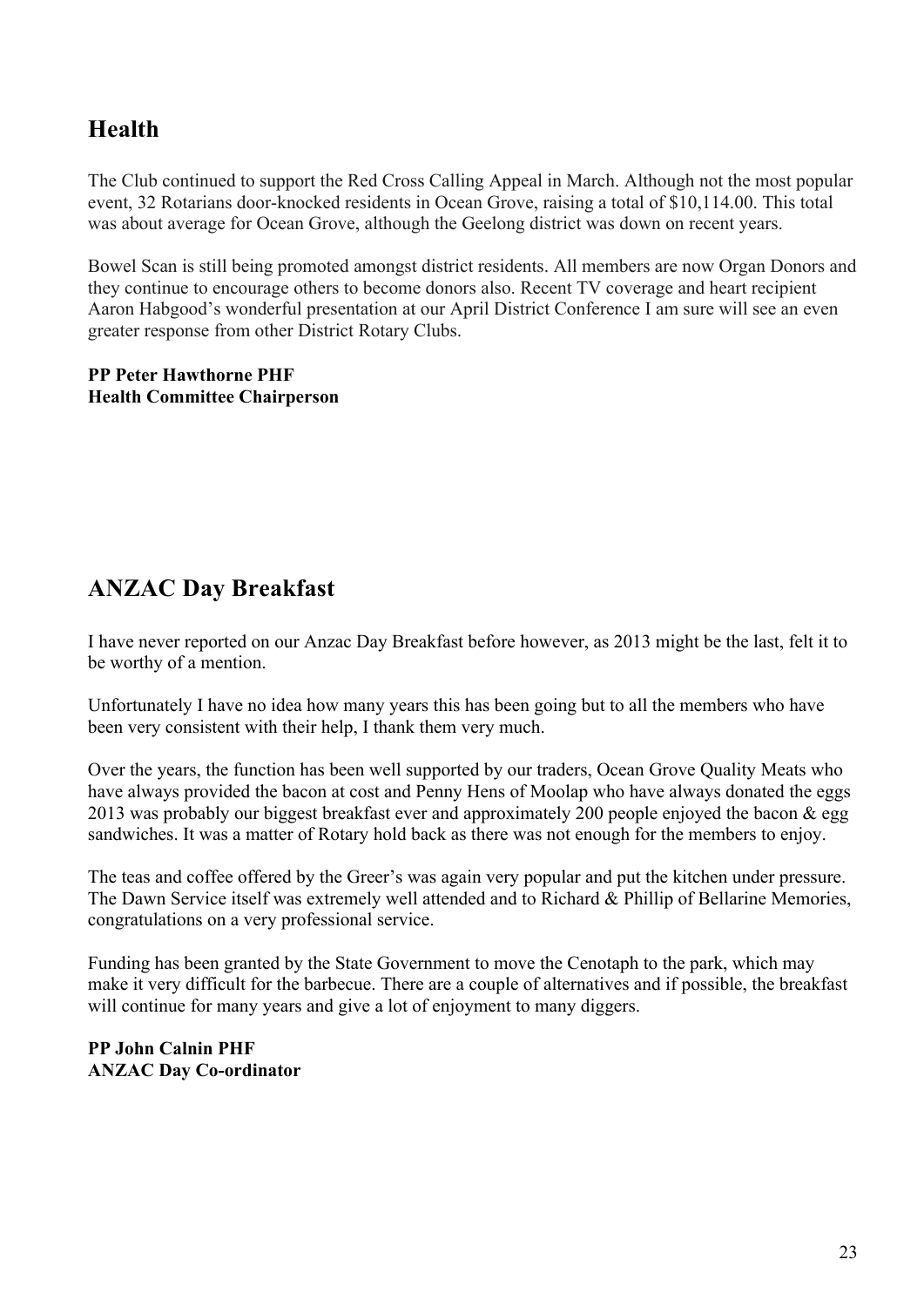# **Vocational Service**

This has been a successful year for Vocational service.

**Gordon Scholarship: -** The scholarship details were established and applications were sought at the beginning of the academic year. Interviews were held and the successful applicant was Gemma Borgwardt from Drysdale who is an apprentice chef at Café Zoo. The presentation was made at the Gordon TAFE presentation awards night.

**Davidson Dinner: -** A dinner was held at The Davidson restaurant in May. The Davidson is the training restaurant for the Gordon TAFE College. 58 Rotarians and partners attended. A very successful evening where the meals prepared by the students was presented in a very attractive way.

**Pride of Workmanship: -** Several nominations were received and 5 awards were made at a club meeting in November. The successful nominations were: - Andrew Acquillina, Ocean Grove Hardware Sales staff, Ocean Grove Bowling Club Hospitality staff, David Bastiaan, and Jenny Lander.

**Vocational speakers: -** Several speakers spoke of their work and how it impacts on society. In particular optometrist Majella O'Connor spoke about her profession and the latest in eye management for older people. Andrew McKinnon from Parks Victoria spoke about his environmental work in our area.

**Work Place visit: -** We had a visit to the SES in Drysdale. It was a very successful evening.

**Shine On Awards: -** Nominations were invited but no nominations were received.

**PP Geoff Chandler PHF Vocational Service Chairman**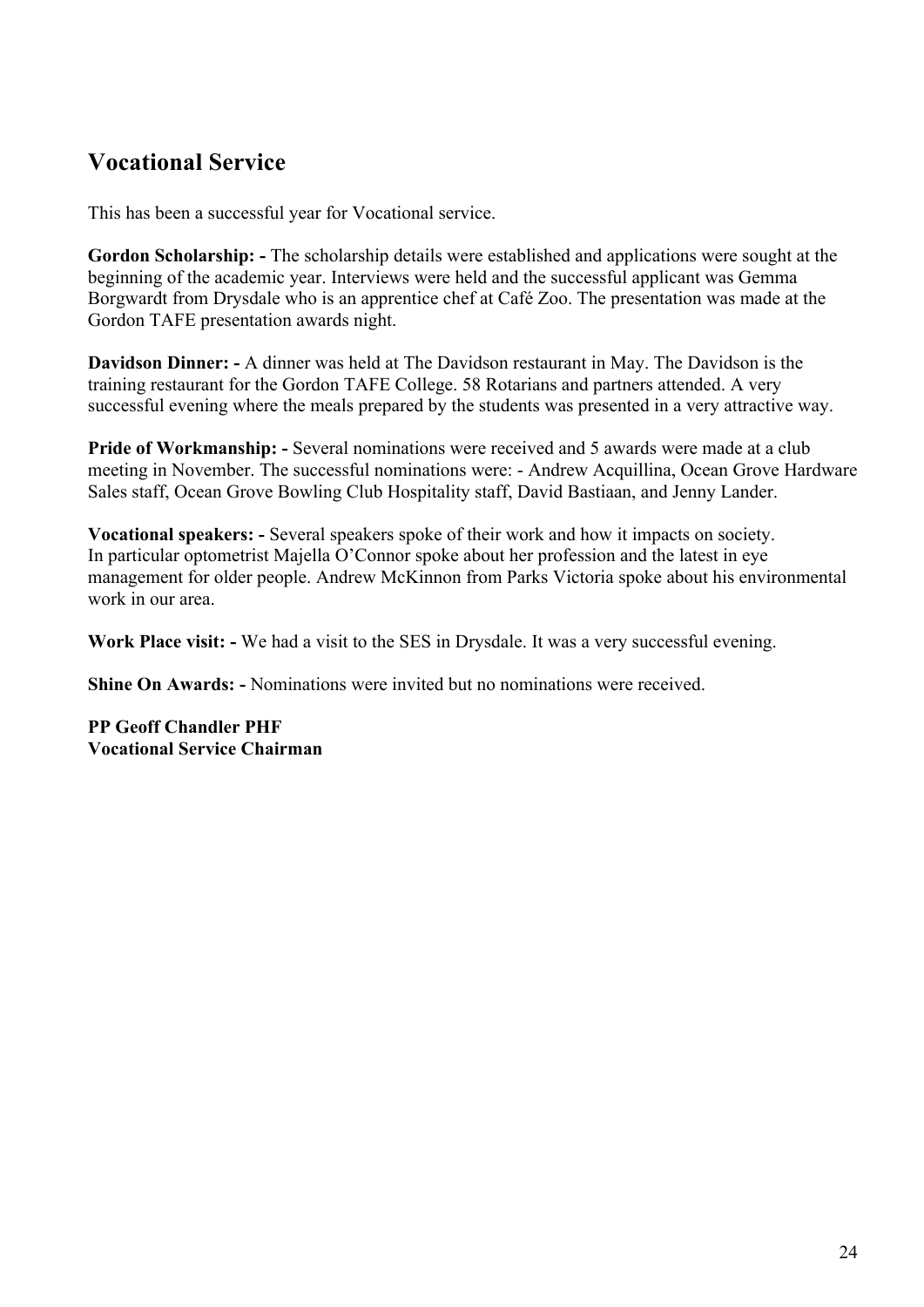# **Fundraising**

The monthly market program continued to be the leading fundraiser for the year.

The car raffle also continued to be one of our top fundraisers, however the income was down a little from last year. Participation in this important fundraiser next year and the approach to selling will need careful consideration.

The result from our second Art Show was impacted by a significant reduction in sponsor support; hopefully the show will bounce back again next year.

Overall a good result in a difficult year, congratulations and special thanks to all involved in this year's fundraising.

Income from July 1 2012 to May 31 2013 (Except for winter market)

| <b>Charity Account</b> | 2010    | 2011    | 2012              | 2013           |
|------------------------|---------|---------|-------------------|----------------|
| Monthly Market (S)     | \$18023 | \$20600 | \$19845           | $$10859$ (net) |
| Monthly Market (W)     | N/A     | \$6368  | $$5648$ (to date) | $$3073$ (net)  |
| <b>Art Show</b>        | N/A     | N/A     | \$17216           | $$8465$ (net)  |
| Car Raffle             | \$20803 | \$24892 | \$14876           | $$9497$ (net)  |
| <b>Admin. Account</b>  |         |         |                   |                |
| Weekly Raffle          | \$5706  | \$6180  | \$7034            | $$5447$ (net)  |
| <b>Weekly Fines</b>    | \$786   | \$688   | \$1014            | \$958          |
| Footy Tipping          | \$402   | \$450   | \$450(est.)       | \$450(est.)    |

**John Eyles Fundraising Chairperson**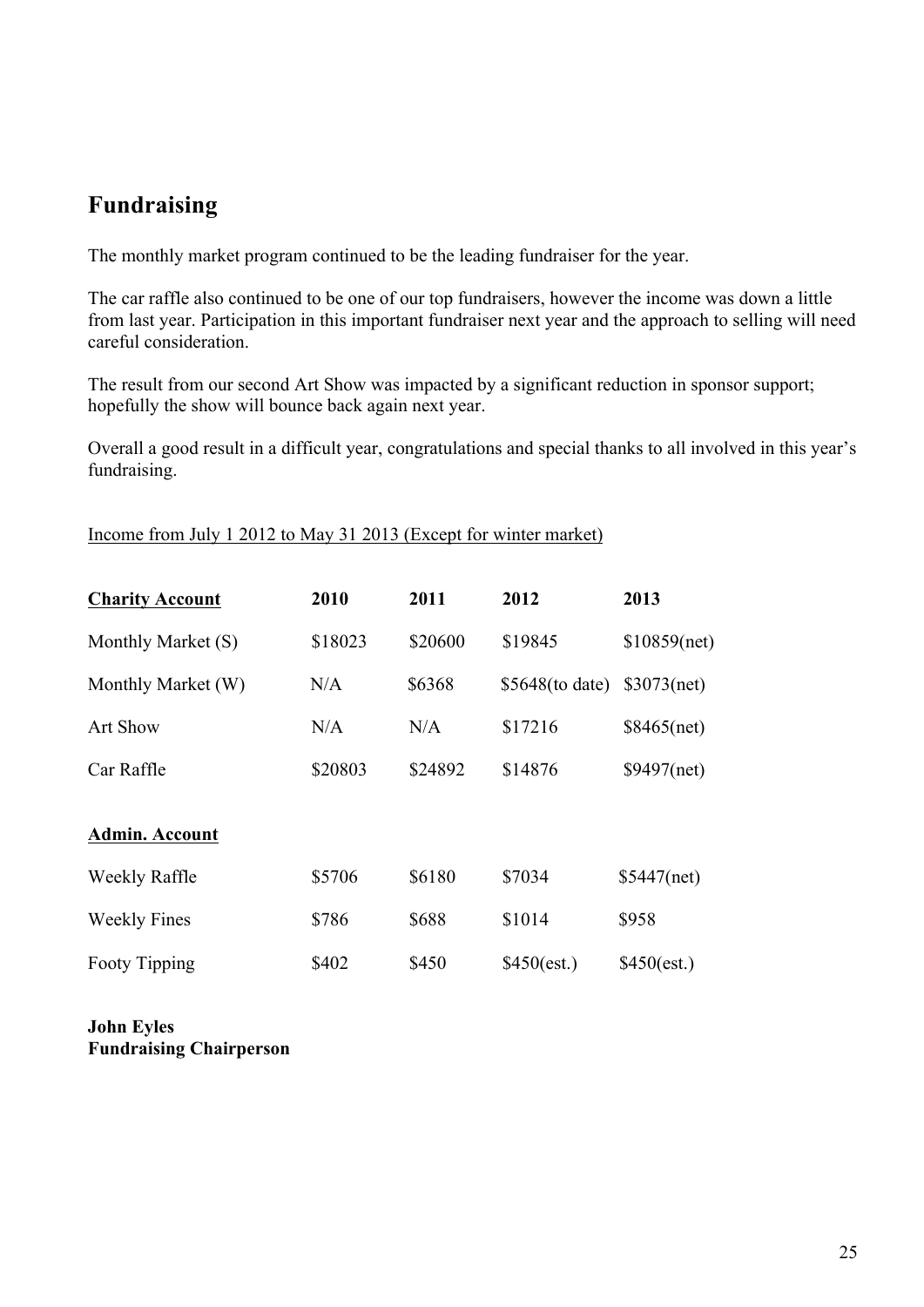# **2012 Ocean Grove Rotary Art Show Report**

### **Committee members.**

Coral Barker (Chair), Tony Haines (Secretary), Martin Geerings (Treasurer), Margaret Campbell (Publicity and promotion), Noel Emselle (Bus & General), Ian Bent (Hall Logistics), Rod Bush (Technology).

# **Chairman's Report:**

### **Melbourne Cup Holiday Weekend**

The Art Show Committee decided this year to change the venue this year after some difficulties with the Queenscliff venue in 2011.

It was also decided to limit the selling days to Saturday and Sunday after a very poor visitor response on the Monday last year.

Many venues were considered in Ocean Grove. – The swim centre was not secure and the lighting was a problem. The local school halls were not available, as they could not be accessed in school time. Church halls were not available on Sundays.

Finally we settled on the Point Lonsdale school hall. It was available to us in school hours, had adequate parking and most importantly it is a beautiful modern building with wonderful facilities and a lot of natural light.

The school management was very welcoming and helpful and rented the venue to us at very moderate rental.

It was decided to keep the four sections of art works – General Painting, Print Making, Drawing and Stencil Street Art.

The Stencil Art Section was not very well supported and we need to consider whether this will continue.

Entry fees remained the same - \$25.00 for a large painting and \$15.00 for a small painting. Keeping the entry fee high establishes a high standard of entries. The standard of the work entered needs to reflect the value of the prizes offered, and creates a quality Art Show with all works very saleable.

The Committee decided the three main beneficiaries of funds raised would be the Riding for the Disabled Association, Surfing for the Disabled and The Cottage by the Sea, and charities nominated by the Rotary Club of Ocean Grove.

Fund raising for sponsors proved to be a considerable challenge. We had the generous support of Phil and Robyn Edwards with sponsorship of \$5000. We also had \$1000 each from John and Janice Wynn, Bill and Joan Steains and Edgars Real Estate.

Getting more sponsors proved to be impossible, mainly because we started too late and were hopeful of repeat sponsorship from last year, which in a difficult economic climate was not forthcoming. As a result the Board agreed to underwrite the balance of the prize money and to sponsor the main \$2500 prize, which greatly reduced our profit margin.

The Committee agreed not to run a major raffle for the art show, so that the club car raffle could run an extra two months. It was decided to run a small raffle with the help of the three beneficiary organizations. All three were given books of tickets, some did better than others and we sold the balance over the Art Show weekend.

Last year the Art Show raffle raised \$7500, this year - a wonderful result (considering the limited selling opportunities) of \$2123.00.

This result could be improved on in the future.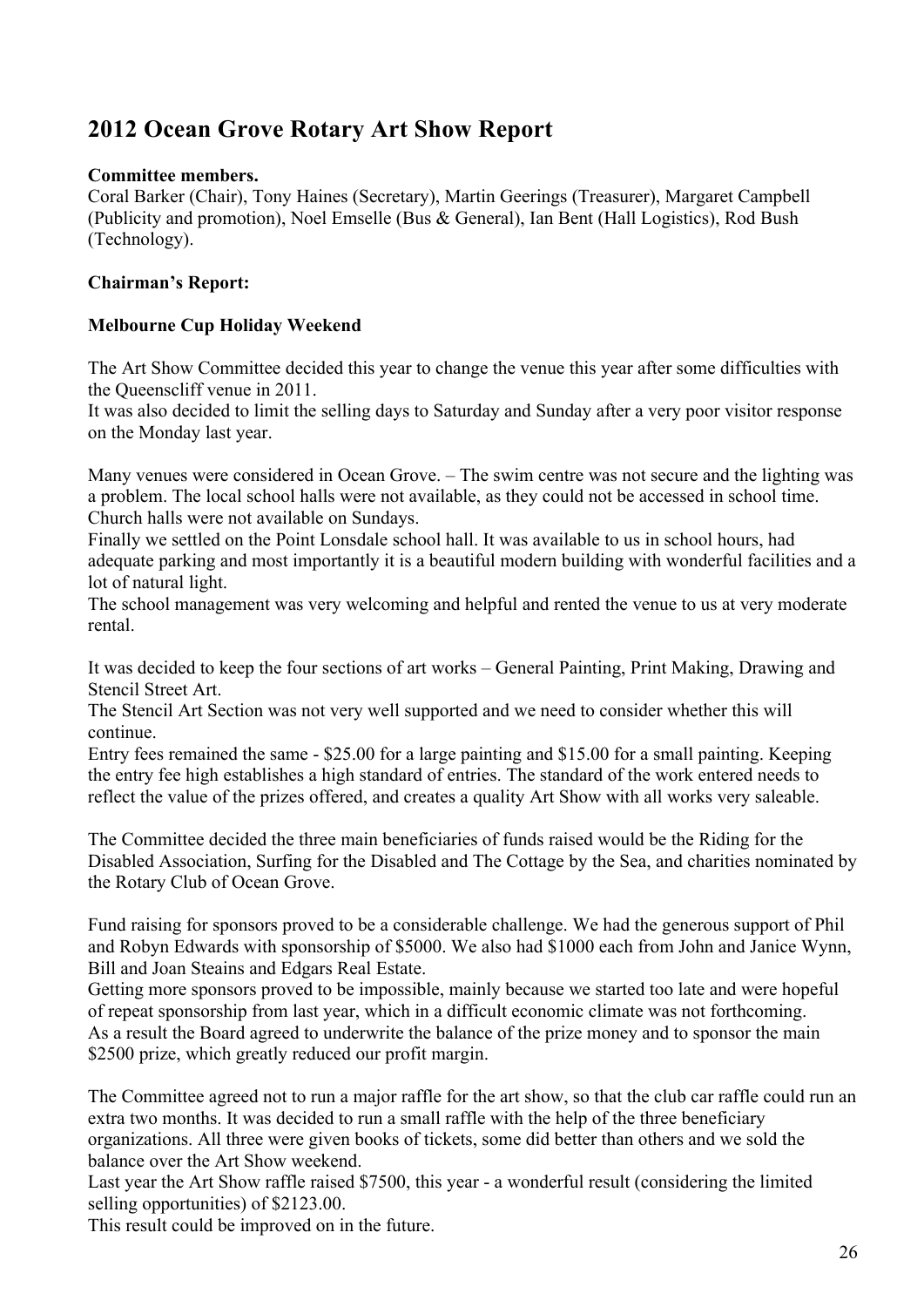Cont'd.

The hall logistics worked very well and all stands were erected and dismantled much easier without the problem of dealing with lights.

Street signage is difficult to arrange due to the council regulations and we could have had better directional signage around the venue on the day. We have already booked the road signs early for next year and we have had an offer from the school staff to use their properties close to the school. Signs are expensive to produce and if the Art Show is to continue, and is at the same venue, we will make signs that can be used permanently.

Opening night was very successful, helped by the generosity of the board enabling free attendance for club members.

Catering by John and Nan Calnin and their teams ensured that everyone was happy. Many of the exhibiting artists attended and heard the announcing of the prizewinners and the judges comments. Most prizewinners were in attendance.

The experiment with morning and afternoon tea was unsuccessful. However it is not an idea we will abandon completely at this stage. The sausage sizzle was moderately more successful. The bus did not bring as many visitors as we had hoped.

Visitors to the Art Show were constant throughout the weekend.

Free entry with the option of a coin donation or the purchase of a catalogue worked very well, with many people doing both – very few entered without doing either.

We realised too late the opportunity to promote the Art Show at the October Market. In future years we will hand out flyers for the Art Show at the October market gate. Also we should also cross promote the Art Show and the Market when they are on the same weekend.

The Peoples Choice award encourages the visiting public to stay longer and be more involved. It also gives us a valuable insight to postcodes of our visitors, which is helpful when sourcing sponsors.

The committee received very complimentary comments from the public throughout the weekend, especially about the high standard of art works shown.

We received eight enquiries from visiting artist (who had not entered this year) for entries forms for next year.

We believe that we have a format for an annual event  $-$  if we can get the sponsors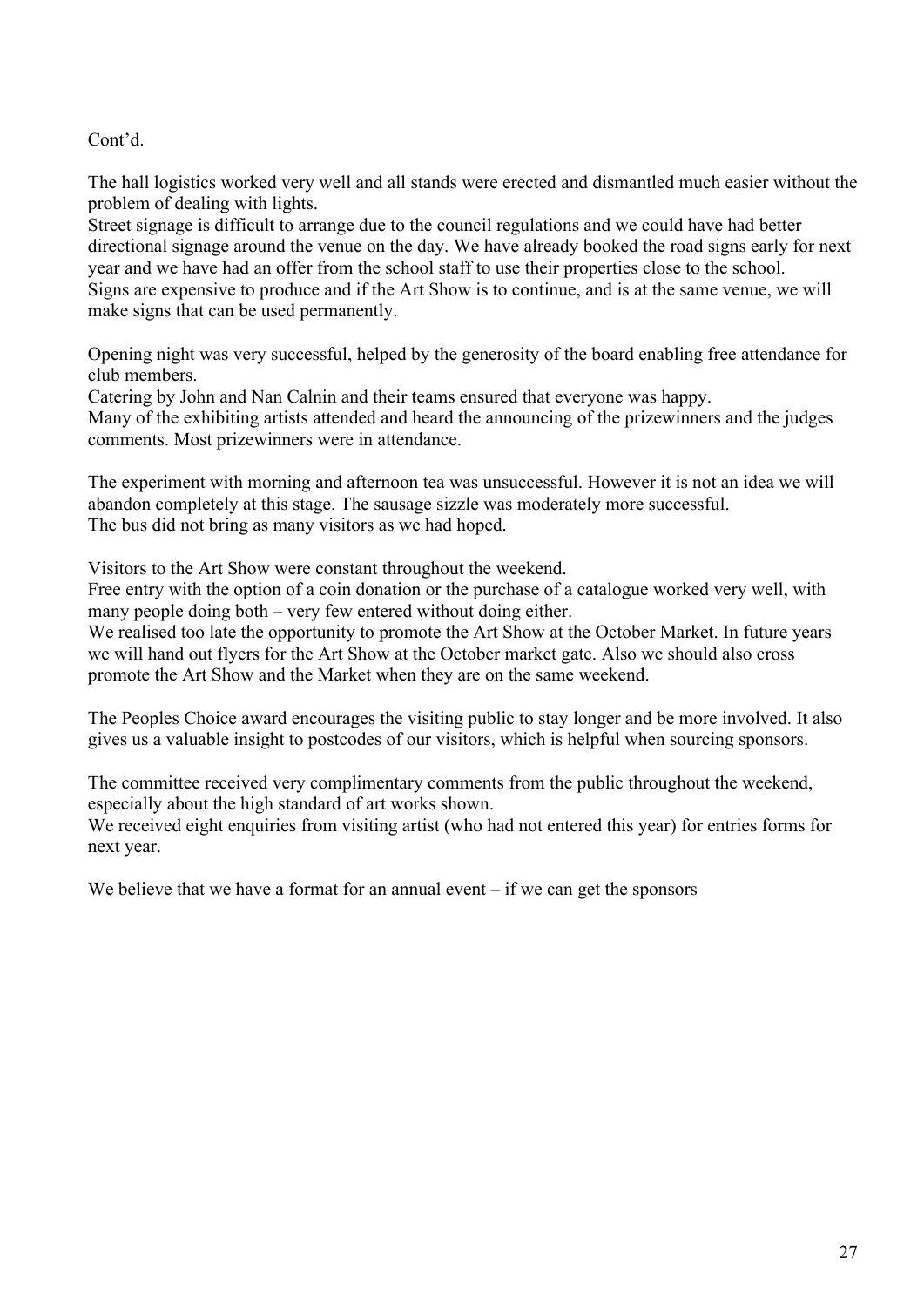### **Art Show Treasurer's Report:**

#### **Financial Statement**

| <b>Receipts / Income</b>                                    | \$                 |
|-------------------------------------------------------------|--------------------|
| Art Show entry fees                                         | 4755.00            |
| Sponsorship                                                 | 10500.00           |
| Raffle Ticket sales                                         | 2775.00            |
| Donations                                                   | 377.50             |
| Catalogue advertising                                       | 780.00             |
| Catalogue Sales                                             | 700.00             |
| Art Show sales *                                            | 17,120.00          |
| Art Show opening                                            | 890.00             |
| Re-imbursement by B. Bank merchant fee                      | 199.67             |
| Catering (BBQ & Afternoon Teas)                             | 298.20             |
|                                                             | 38,395.37          |
|                                                             |                    |
|                                                             |                    |
| <b>Expenses</b>                                             | \$                 |
| Raffle costs                                                | 798.00             |
| Printing / Office Supplies                                  | 220.00             |
| Advertising                                                 | 1263.72            |
| Stationery / Postage                                        | 224.80             |
| <b>Art Show Opening</b>                                     | 697.90             |
| Judges - Fees, Accom. & Travel                              | 1250.50            |
| <b>Art Show Prizes</b>                                      | 10,000.00          |
| Cost of board hire                                          | 480.00             |
| Catering (BBQ & afternoon Teas)                             | 291.90<br>540.00   |
| <b>Catalogue Printing</b>                                   |                    |
| Road Signage                                                | 567.00<br>12845.00 |
| Artist's payments from sales*<br>Bendigo Bank Merchant fees | 199.67             |
| Go Pos Transaction fees                                     | 24.85              |
| Hall Hire                                                   | 400.00             |
| <b>Swing Tags</b>                                           | 26.40              |
|                                                             | 100.00             |
| Men's Shed (Rails for stage)                                | 29,929.74          |
|                                                             | 8465.63            |
| <b>Surplus</b>                                              |                    |

\*Commission on sale of Art Works \$4725.00

### **Evaluation Report**

Eight members took the opportunity to assist the Committee 'evaluate the 2012 Art Show.

Their responses combined with the Committee's thoughts are collated in the form of an Appendix to this Report.

It is intended that these response are considered by the next Art Show Committee when planning for their Art Show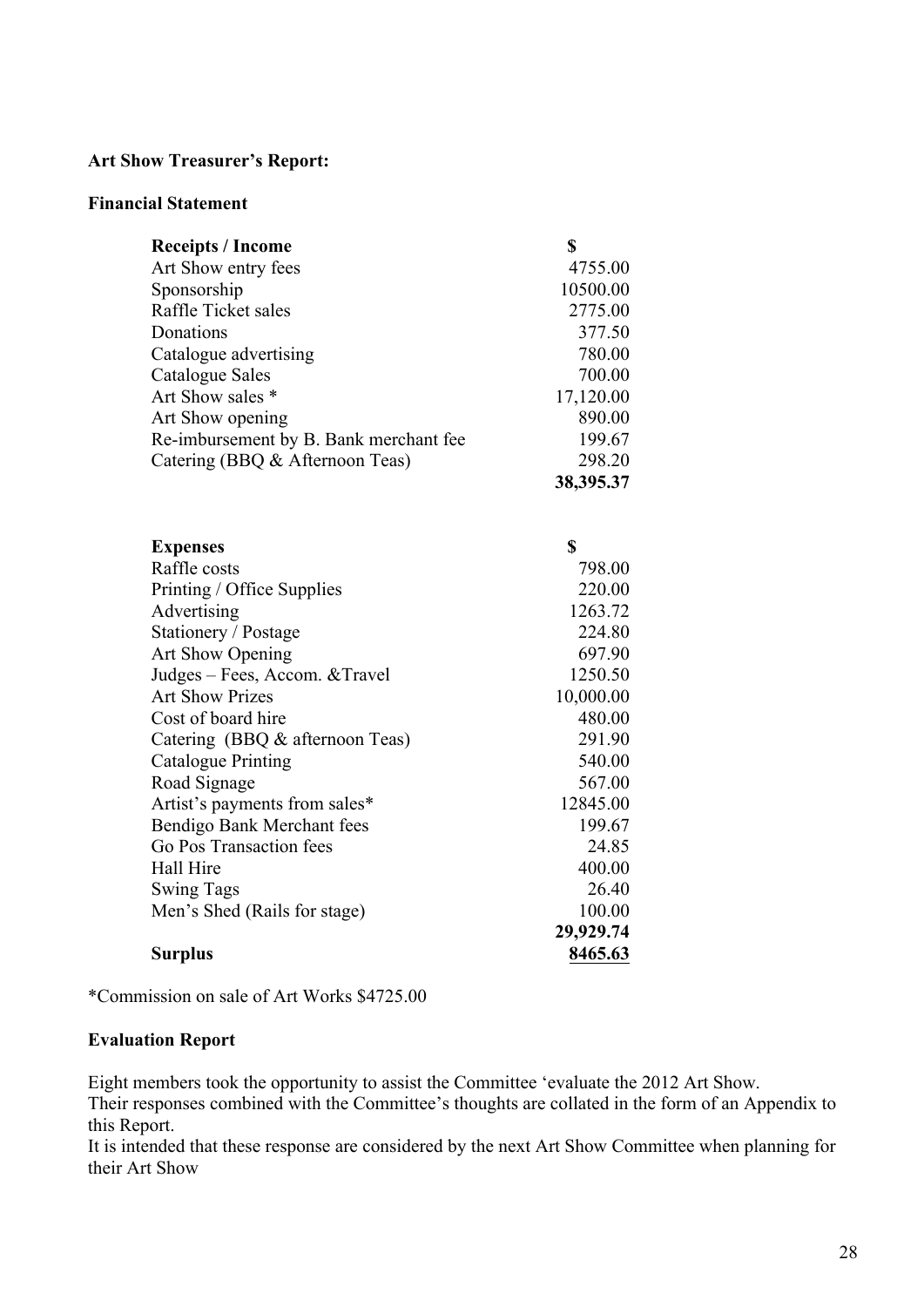# **ART SHOW SPONSORS**

- Major Sponsor: *Phil Edwards, Edwards Management & Consulting Pty Ltd* \$5000.00
- Prize Sponsor: *Rotary Club of Ocean Grove* \$2500.00
- Prize Sponsor: *Bill and Joan Steains, Collendina Caravan Park* \$1000.00
- Prize Sponsor: *Wynndean Holiday Resorts P/L, Ocean Grove* \$1000.00
- Prize Sponsor: *R T Edgar Bellarine Real Estate* \$1000.00

# **SECOND OCEAN GROVE ROTARY ART SHOW RAFFLE SPONSORS**

- Barwon Coast Barwon Heads
- Barwon Heads Golf Resort Barwon Heads
- Adventure Park Water Park Leopold

*Much appreciated too is Paxton Press's generous sponsorship of goods and services and the support of the Bendigo Bank.*

# **SECOND OCEAN GROVE ROTARY ART SHOW PRIZE WINNERS**

#### **Major Sponsor Acquisitive Prize**

Sponsored by Edwards Management & Consulting Pty Ltd Prize value: \$1,000.00 Winner: Dennis Sonogan "*At The Dam*"

#### **Best Overall Work of Art in Show**

Prize Sponsor – Rotary Club of Ocean Grove Inc Prize value: \$2500.00 Winner: Jo Reitze "*River Flats Ocean Grove*"

#### **Print Making First Prize**

Sponsored by Bill and Joan Steains – Collendina Caravan Park Prize value: \$1,000.00 Winner: Joel Wolter "*Universal Lane*" **Print Making Second Prize** Prize value: \$500.00 Winner: John Madsen "*Stonehenge*"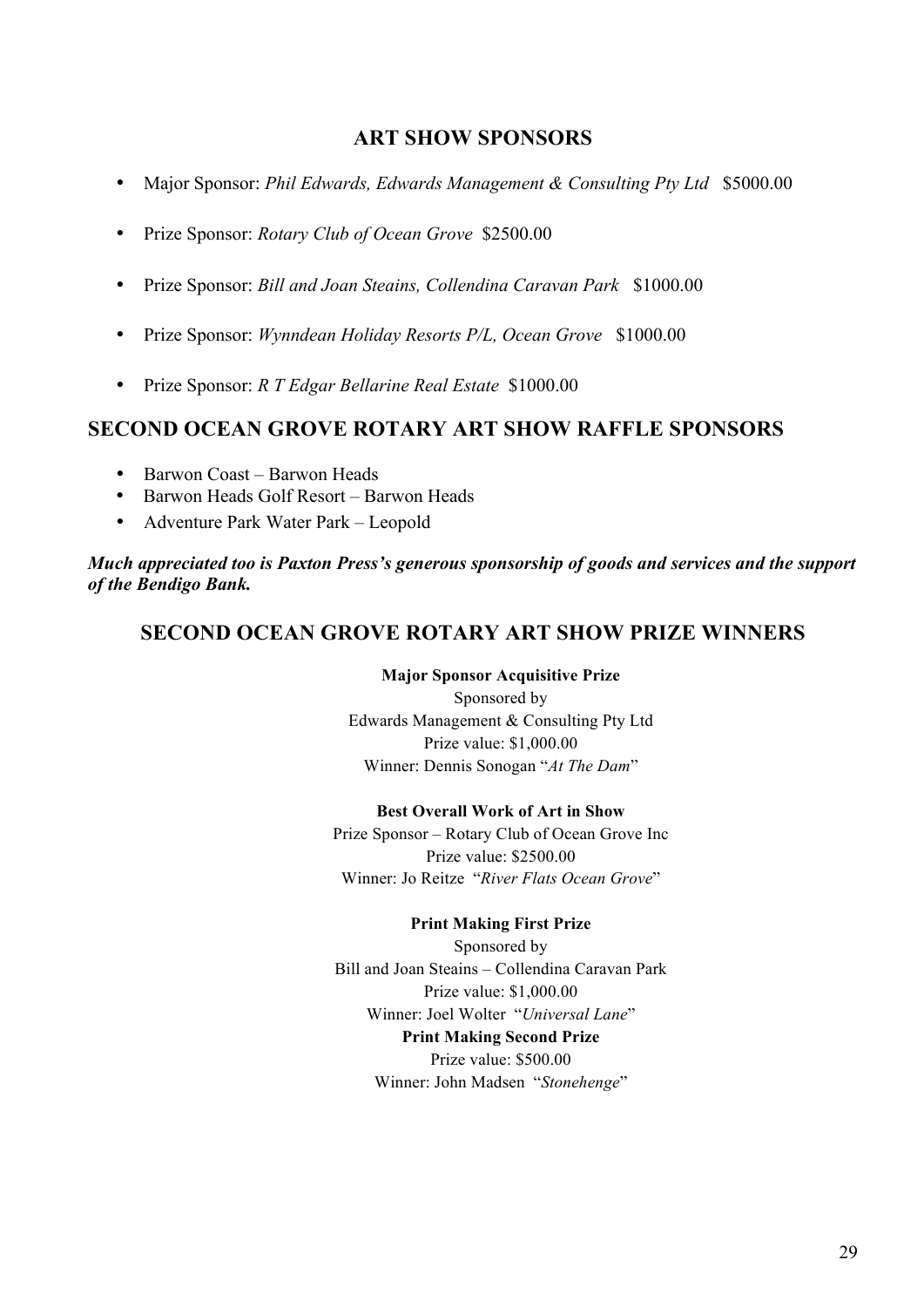# **SECOND OCEAN GROVE ROTARY ART SHOW PRIZE WINNERS (Cont'd.)**

#### **Drawing First Prize**

Sponsored by Wynndean Holiday Resorts Pty Ltd Value: \$1,000.00 Winner: Linda Robertson "*Figure Study 1*" **Drawing Second Prize** Prize value \$500.00 Winner: Anita Peters "*Retire"*

#### **Stencil Street Art First Prize**

Sponsored by Rotary Club of Ocean Grove Inc Prize value: \$1,000.00 Winner: Jessica Kease "*Cut Yourself Shaving*" **Stencil Street Art Second Prize** Value: \$500.00 Winner: Jessica Kease "*This City*"

#### **Painting First Prize**

Sponsored by R T Edgar Bellarine Prize value: \$1,000.00 Winner: Richard Jones "*Outback Hawker Scene*"

#### **Painting Second Prize**

Prize value: \$500.00 Winner: Diane Hill "*Waiting*"

#### **People's Choice as voted by the public**

Sponsored by Rotary Club of Ocean Grove Inc Prize value: \$500.00 Winner: Richard Jones "*Reminiscing*"

#### **Highly Commended**

- Lyn Ellis "*Birds of Paradise*"
- Josephine Pititto "*Day at the Farm*"
- Do Noble "*Autumn Interlude*"
- Richard Jones "*Reminiscing*"
- Robert Tantau "*The Old Truck*"
- Imants Niedra "*Still Life*"
- Adam Bond "*Fightbook"*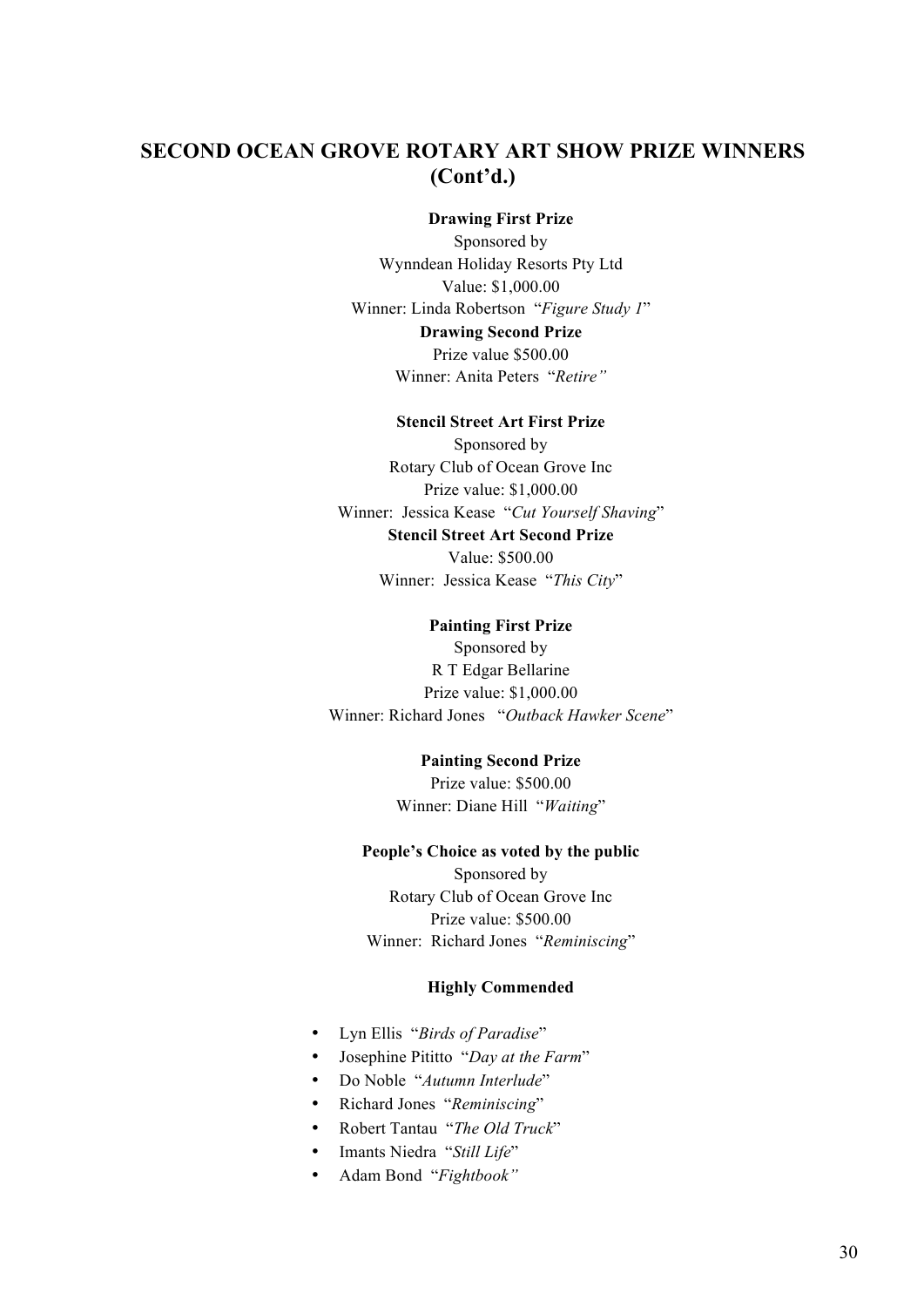# **ART SHOW BENEFICIARIES**

Profits will be shared equally between the following beneficiaries:

- **Riding for the Disabled Association** 25% *Developing abilities and enriching lives through specialized programs and relationships with horses*
- **Disabled Surfers Association** 25% *Providing people with disabilities an opportunity to experience surfing*.
- **Cottage by the Sea** 25% *Caring for children and families in need of short-term relief care.*
- **Rotary nominated cause(s)** 25%

# **RAFFLE**

#### **Prizes:**

1st: Apple I Pad Wi-Fi 32GBS Value \$649.00 (Purchased from raffle takings. (Ticket 59)

2<sup>nd</sup>: Barwon Coast Accommodation Package – Value \$235.00 (Ticket 1433)

 $3<sup>rd</sup>$ : Barwon Heads Resort  $13<sup>th</sup>$  Beach – Accommodation Package – Value \$225.00 (Ticket 13180)

 $4<sup>th</sup>$ : Adventure Park Wallington – 2 admission tickets – Value \$74.00 (Ticket 326)

#### **Selling of Tickets:**

The three Beneficiaries were asked to sell tickets. Results of their efforts were as follows:

- Disabled Surfers Association 236 tickets to the value of \$472.00
- Riding for the Disabled Association 290 tickets to the value of \$580.00
- Cottage by the Sea 200 tickets sold to the value of \$400.00
- Rotary Club of Ocean Grove 660 tickets sold to the value of \$1320.00

#### **Total 2772.00 Less iPad cost \$649.00 \$2123.00**

The Club had 23 individual Raffle ticket sellers prior to the Art Show. They sold 36 books (360 tickets), and 30 books (300 tickets) were sold at the Art Show.

### **PP Coral Barker PHF Art Show Chairperson**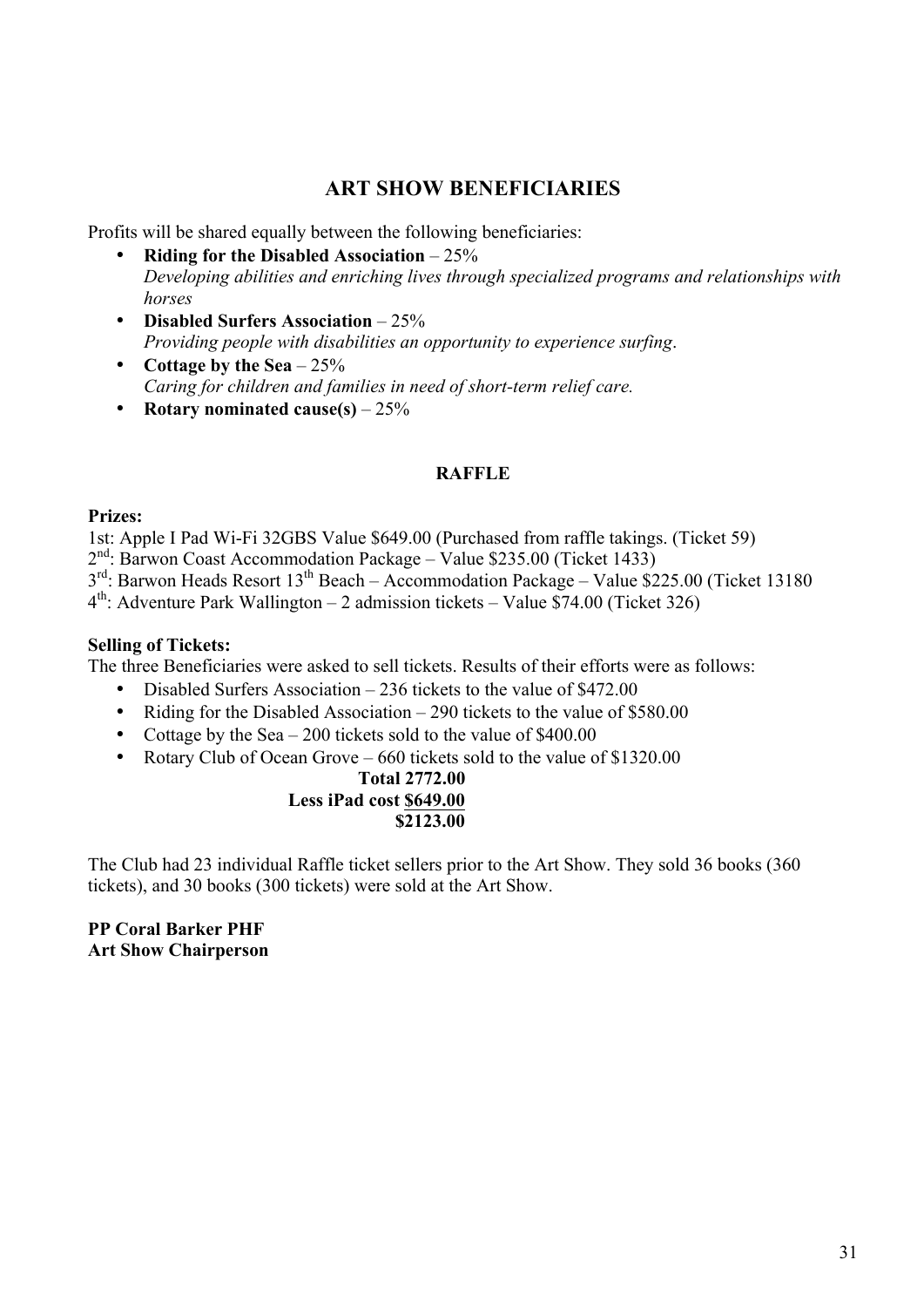| <b>Members Name</b>                      | Attended       | Makeup's       | $\%$   |
|------------------------------------------|----------------|----------------|--------|
| Andrews Fred                             | 47             |                | 95.92  |
| <b>Barker Coral</b>                      | 46             | $\overline{2}$ | 93.87  |
| Bent Ian                                 | 39             | $\mathbf{1}$   | 79.59  |
| <b>Birrell Rod</b>                       | 35             | $\overline{3}$ | 71.43  |
| <b>Brentnall Geoff</b>                   | 43             | $\mathbf{1}$   | 87.75  |
| <b>Brown Colin</b>                       | 36             | $\overline{2}$ | 73.47  |
| <b>Bush Rod</b>                          | 22             | $\mathbf{1}$   | 44.90  |
| Calnin John                              | 38             | $\overline{2}$ | 77.55  |
| Campbell Margaret                        | 39             | $\overline{2}$ | 79.59  |
| Chamberlain Graeme                       | 33             |                | 67.35  |
| <b>Chandler Geoff</b>                    | 44             |                | 89.80  |
| Clay Richard                             | $49*$          | 1              | 100.00 |
| Cowburn Peter (Inducted 23 Apr 2013)     | $\overline{4}$ |                | 80.00  |
| Cullen Peter                             | 35             | 1              | 71.43  |
| <b>Cummins Mick</b>                      | 16             | 4              | 32.65  |
|                                          | 23             |                |        |
| Dodgshun John                            | 42             | $\overline{2}$ | 46.94  |
| <b>Edwards Phil</b>                      |                |                | 85.71  |
| <b>Elliott Norman</b>                    | 48             |                | 97.96  |
| <b>Emselle Noel</b>                      | 43             |                | 87.75  |
| Eyles John                               | 20             |                | 40.82  |
| Flett John                               | 33             | $\overline{2}$ | 67.35  |
| Ford Geoff                               | 40             | 1              | 81.63  |
| Fox John                                 | 37             | 1              | 75.51  |
| Franken Hans                             | 31             | 1              | 63.26  |
| Geerings Martin                          | 36             | 1              | 73.47  |
| George Alison                            | 42             |                | 85.71  |
| Golding Gary                             | 19             |                | 38.77  |
| Greer Judy                               | 44             | 1              | 89.79  |
| Greer Rod                                | 45             | $\overline{2}$ | 91.84  |
| Grigg, Jill (Inducted 27 Nov 2012)       | 17             |                | 34.69  |
| <b>Grimmett Richard</b>                  | 38             |                | 77.55  |
| Haines Tony                              | 36             | 7              | 73.47  |
| Harnath Victor                           | $49*$          |                | 100.00 |
| Hawthorne Peter                          | 37             | $\overline{2}$ | 75.51  |
| Ho, Eng (Inducted 23 Oct 2012)           | 21             |                | 42.86  |
| Hodgkinson Ann                           | 44             |                | 89.79  |
| Kelly Wal                                | 31             |                | 63.26  |
| King Gordon                              | 46             | 3              | 93.88  |
| Magee Alex                               | 43             |                | 87.75  |
| McArdle Trevor                           | 45             |                | 91.84  |
| McLennan Peter                           | 46             |                | 93.88  |
| Morgan Gillian                           | 42             |                | 85.71  |
| Osbourne Bob                             | 32             | $\overline{2}$ | 65.31  |
| Paton John                               | 37             | 1              | 75.51  |
| Ricchini Jim                             | 35             | 1              | 71.43  |
| Ritson-Bennett Noel                      | 27             | 1              | 55.10  |
| Schmidt Adrian (Transferred 14 May 2013) | $3 *$          |                | 100.00 |
| <b>Spencer Gerry</b>                     | 32             | 1              | 65.31  |
| <b>Steains Bill</b>                      | 34             | $\overline{2}$ | 69.39  |
| Trigg Helen                              | 43             | 18             | 87.75  |
| Trigg Richard                            | 39             | 17             | 79.59  |
| <b>Tyrrell David</b>                     | 14             | $\overline{2}$ | 28.57  |
| <b>Walton Marion</b>                     | 44             | $\mathbf{1}$   | 89.79  |
| Walton William                           | 44             | $\overline{2}$ | 89.79  |
| Wynn John                                | 37             | 1              | 75.51  |
|                                          |                |                |        |

**55 Members Attendance Report for 1 July 2012 – 31 May 2013**

**PP Victor Harnath PHF**  $*100$  Attendance  **Attendance Officer**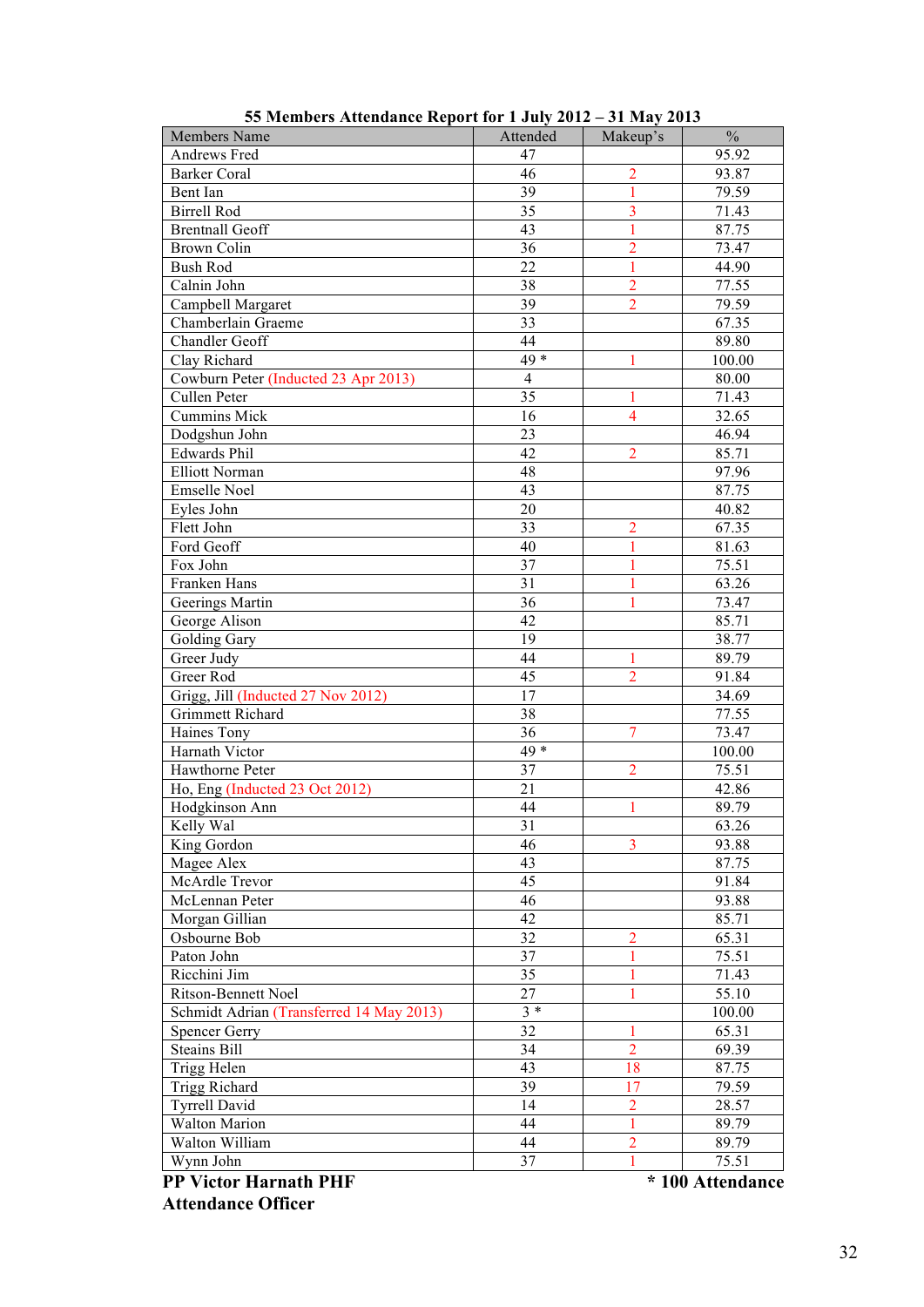# **Social Report**

**Committee**: Marion Walton, Judy Greer, Graeme Chamberlain, John Calnin, Coral Barker and Richard Trigg

This year we were able to enjoy some social times together with fellow Rotarians and their partners.

We had a trip to the movies followed by a meal and we went to Rokewood for tree planting and a BBQ. We spent a Sunday afternoon at Music in the Geelong Gardens.

A number of us enjoyed Ten Pin bowling followed by a meal.

We had a bus trip to the Birregurra Cup at the Colac racetrack, followed by a meal at the Winchlesea Hotel on the way home.

We entertained the seniors for their annual Christmas Dinner at Club Grove.

Leone Clay organised a ladies trip to Melbourne on the train to see the Hollywood Costume exhibition and then lunch.

We also enjoyed the social times at our Conference, catching up with friends, Friday drinks, and either the Blues Train or the Dinner and dancing on the Ferry on Saturday night.

**Marion Walton Social Chairperson**